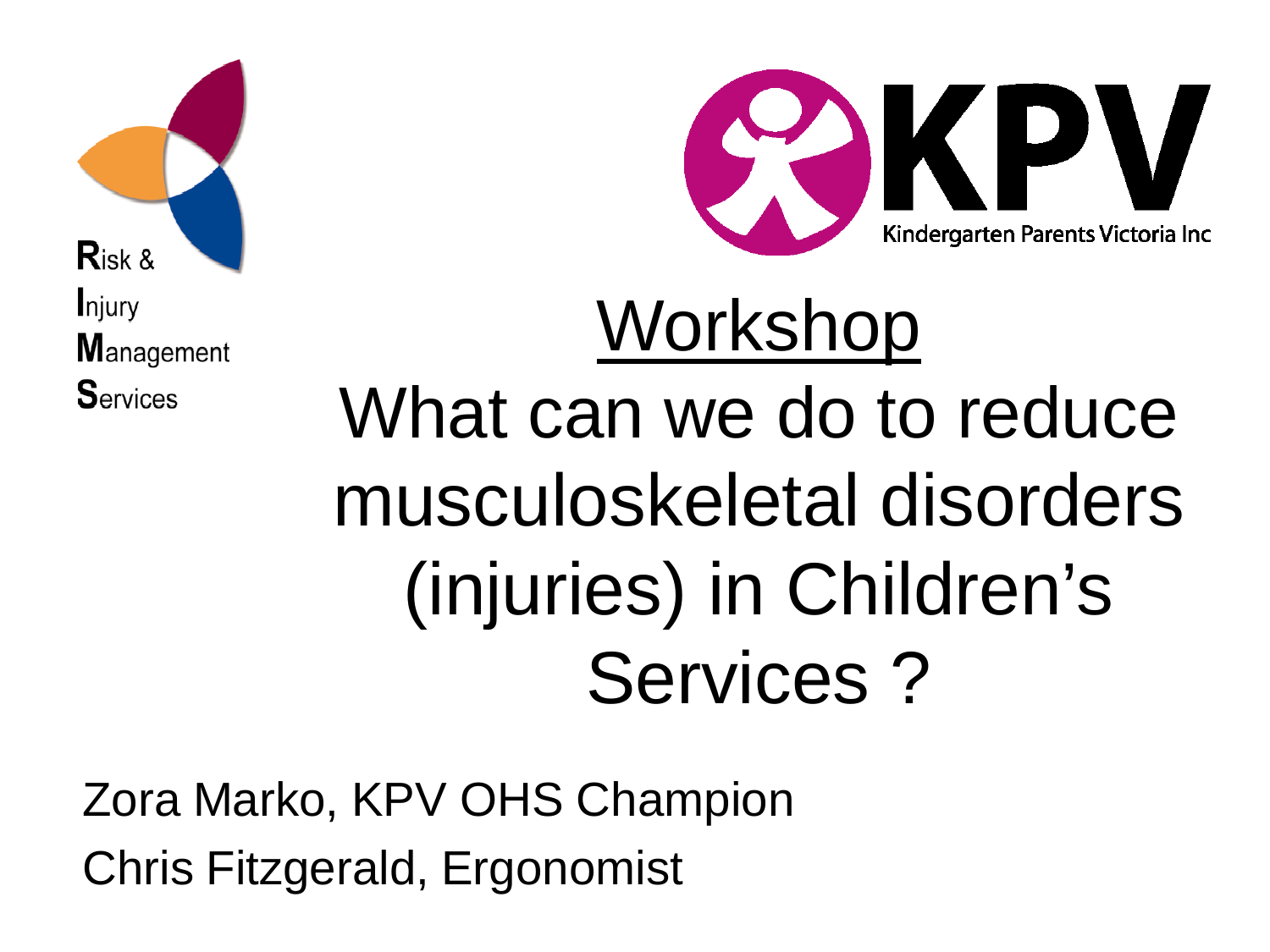### Zora Marko

- 1. Background
	- KPV OHS Champion
	- Experience in the Health Industry and Early Childhood Sector
	- 20 years industrial relations and advocacy experience

- 2. Experience in Children's Services industry
	- KPV Early Childhood Management Advisor
	- OHS Project Co-ordinator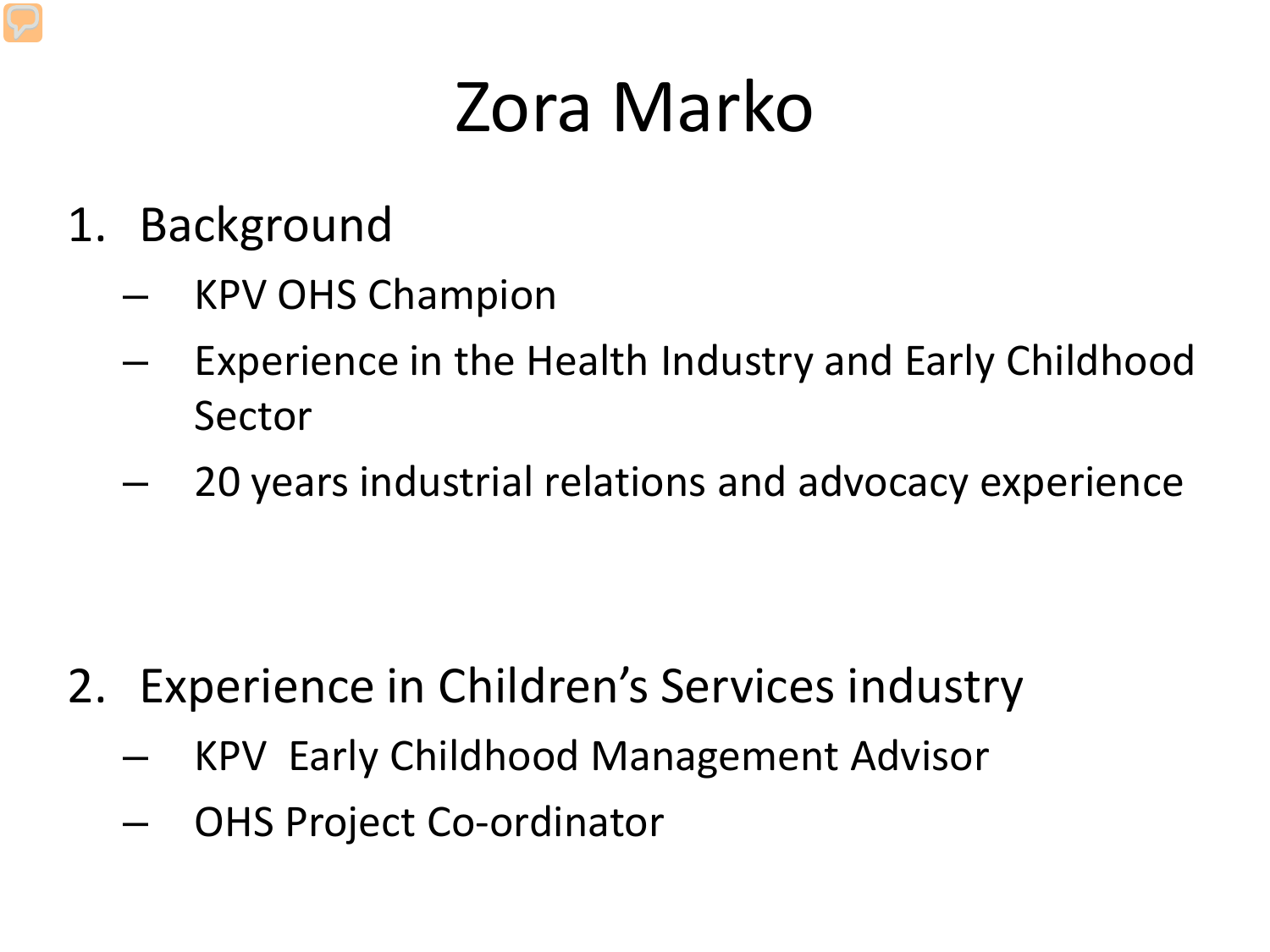# Chris Fitzgerald

- 1. Background
	- Ergonomist, applying basic principles
	- Broad range of industries
	- Injury management / injury prevention / usability
	- Whole of industry change
- 2. Experience in Children's Services industry
	- WorkSafe Victoria project
	- WorkSafe Children's Services OHS Compliance Kit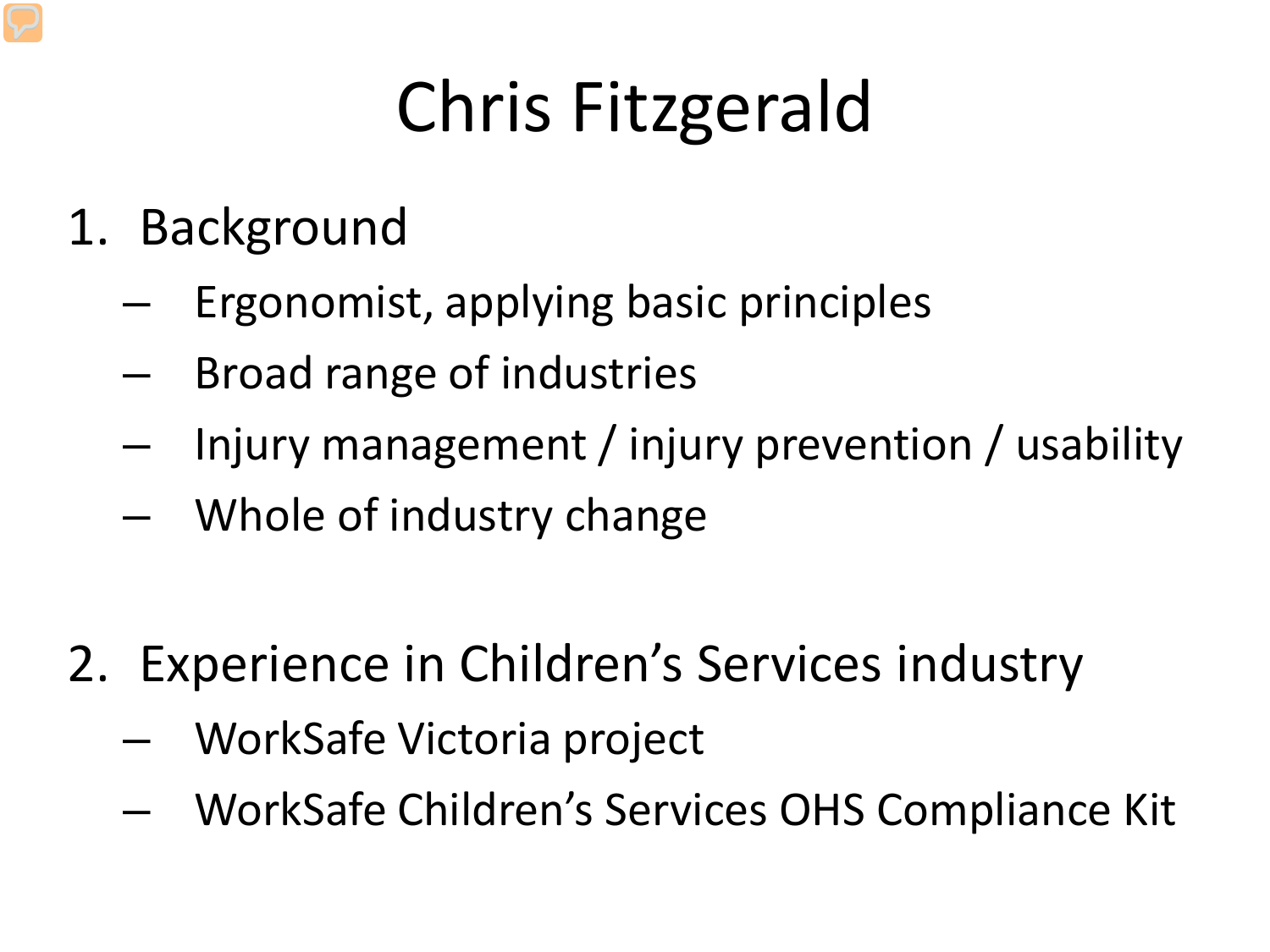### About this workshop

- What the MSD risk factors are for this work.
- What types of strategies are needed to control these risk factors.
- What simple but effective changes are possible in this environment
	- Your ideas, experience & suggestions &
	- Our ideas, experience & suggestions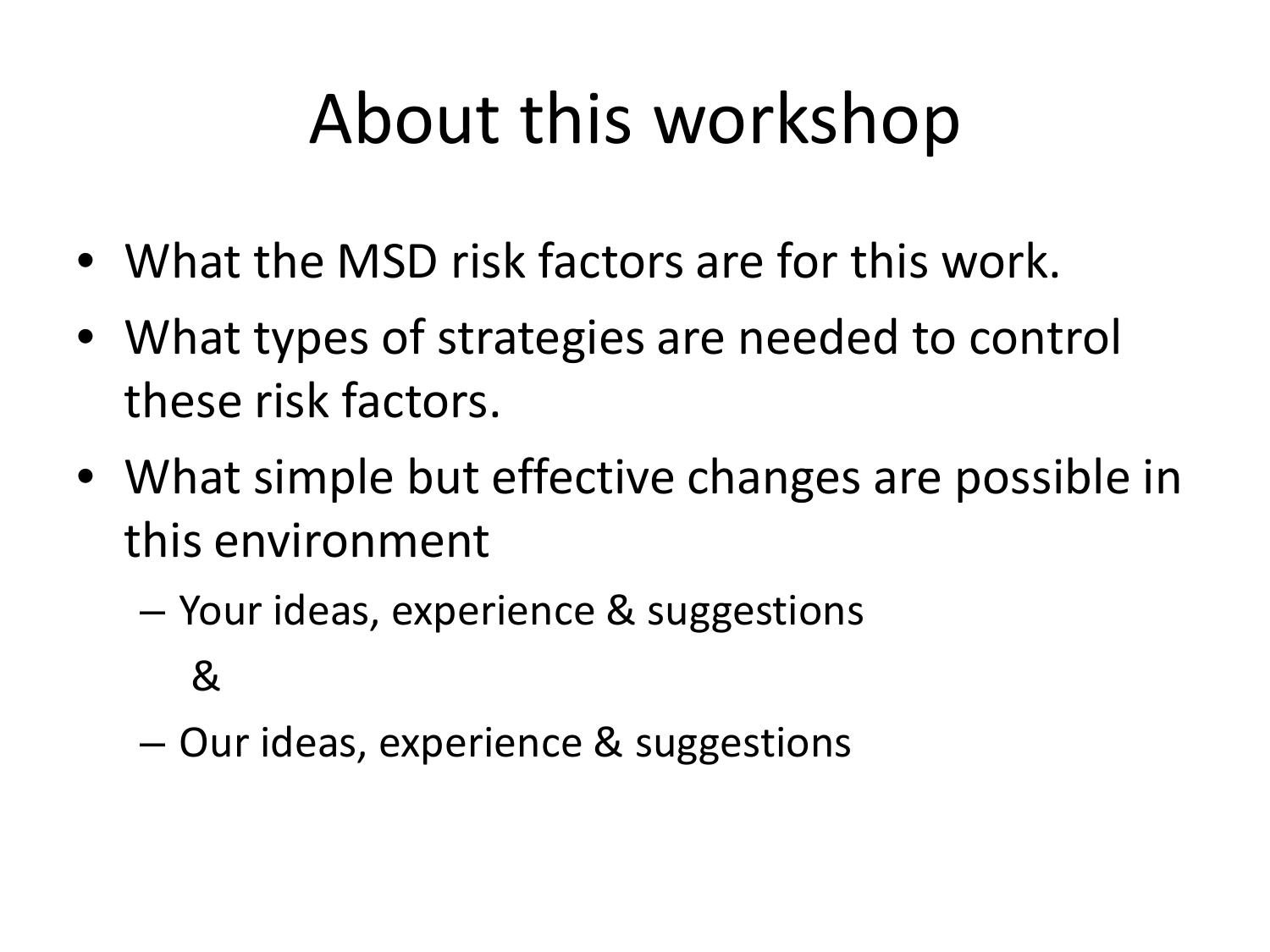### Tasks to be covered

- 1. Working at low levels:
	- Floor level
	- Sitting levels
	- Cots
- 2. Storage & handling of equipment
	- Outdoor
	- Indoor
- 3. Change tables
- 4. Other hazards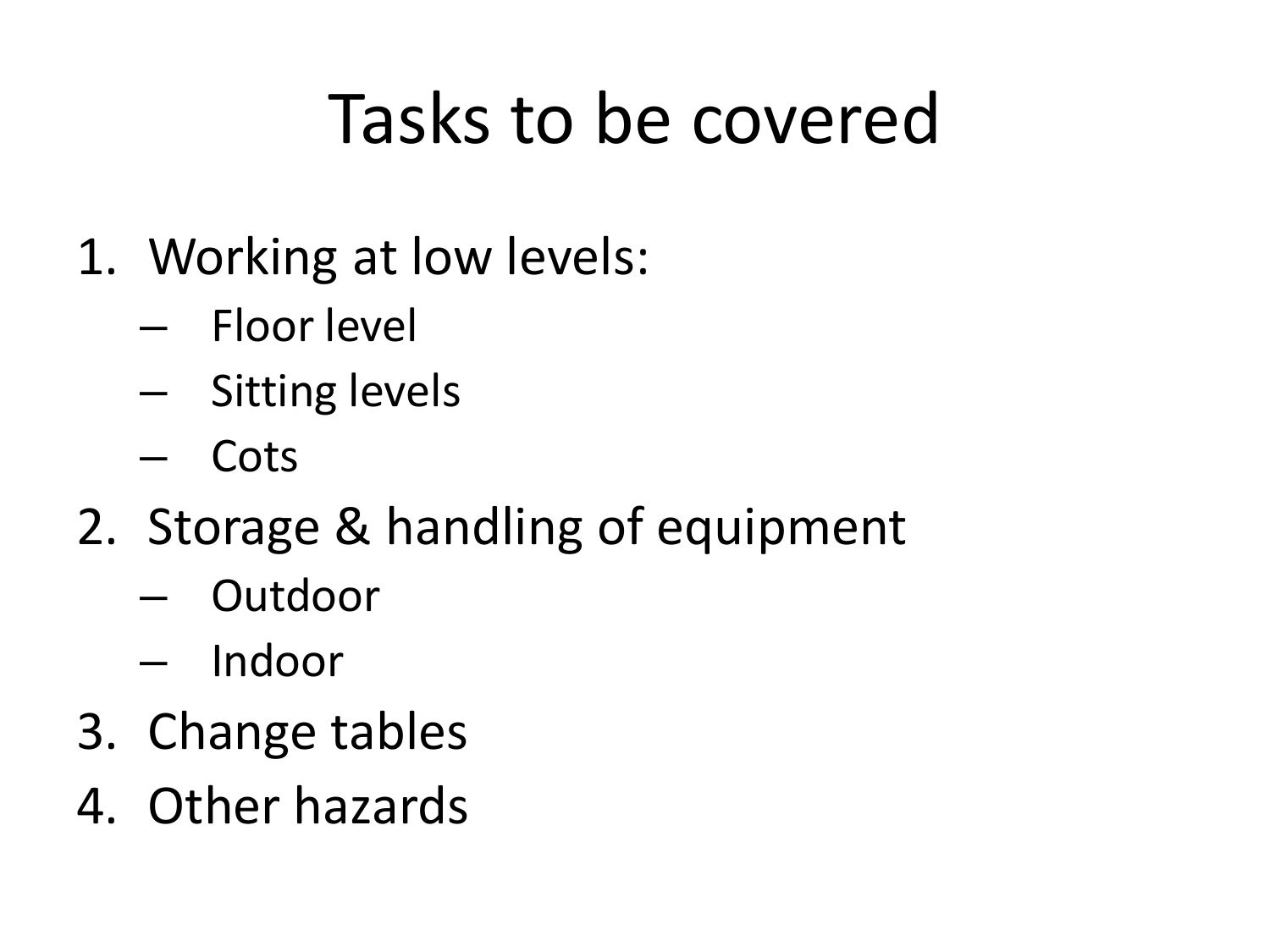Understanding what causes musculoskeletal disorders (injuries)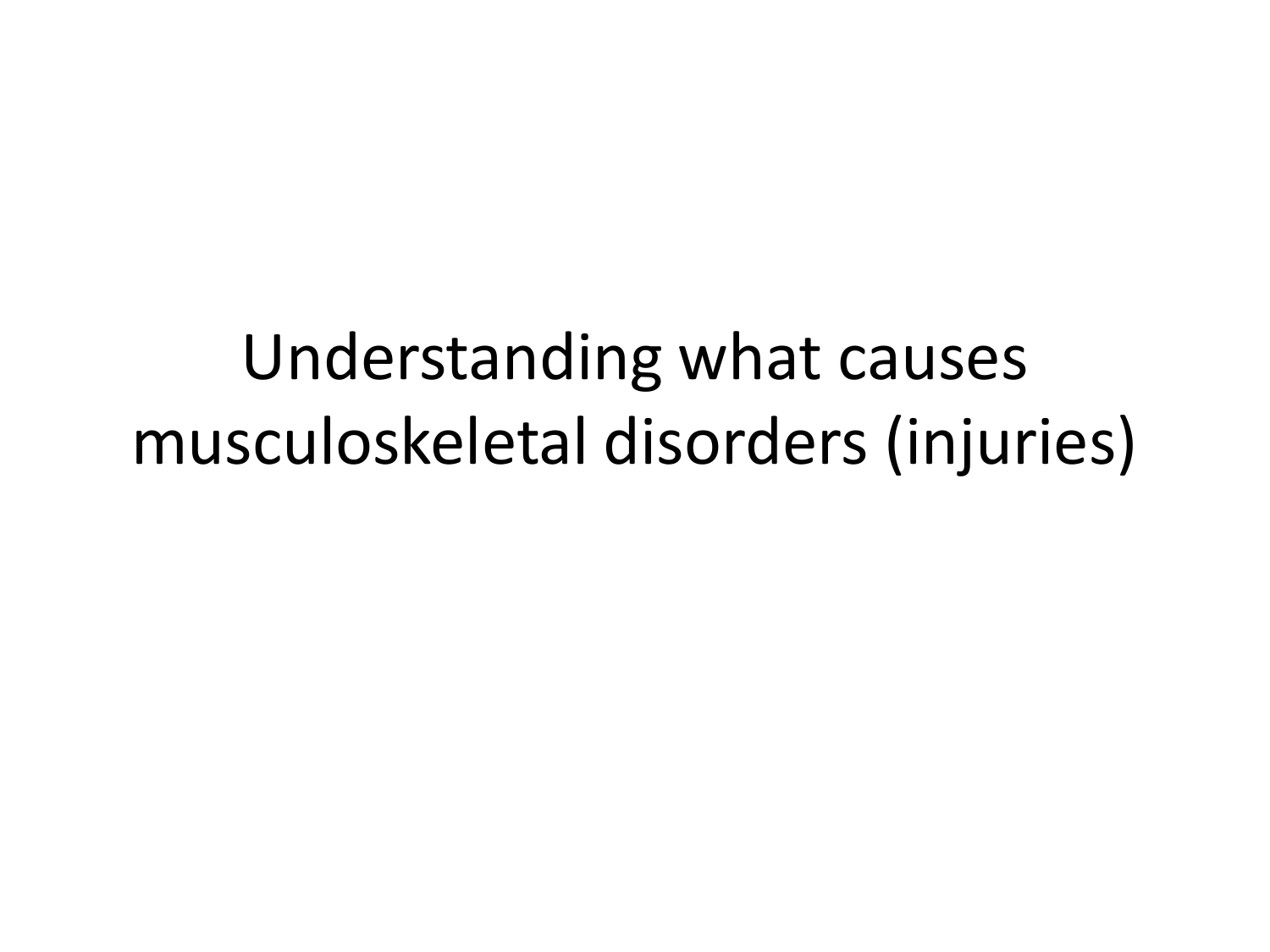### MSD Risk Factors

- 1. Force exertion
- 2. Postures & movements
- 3. Task frequency & duration
- 4. Environment
- 5. Other factors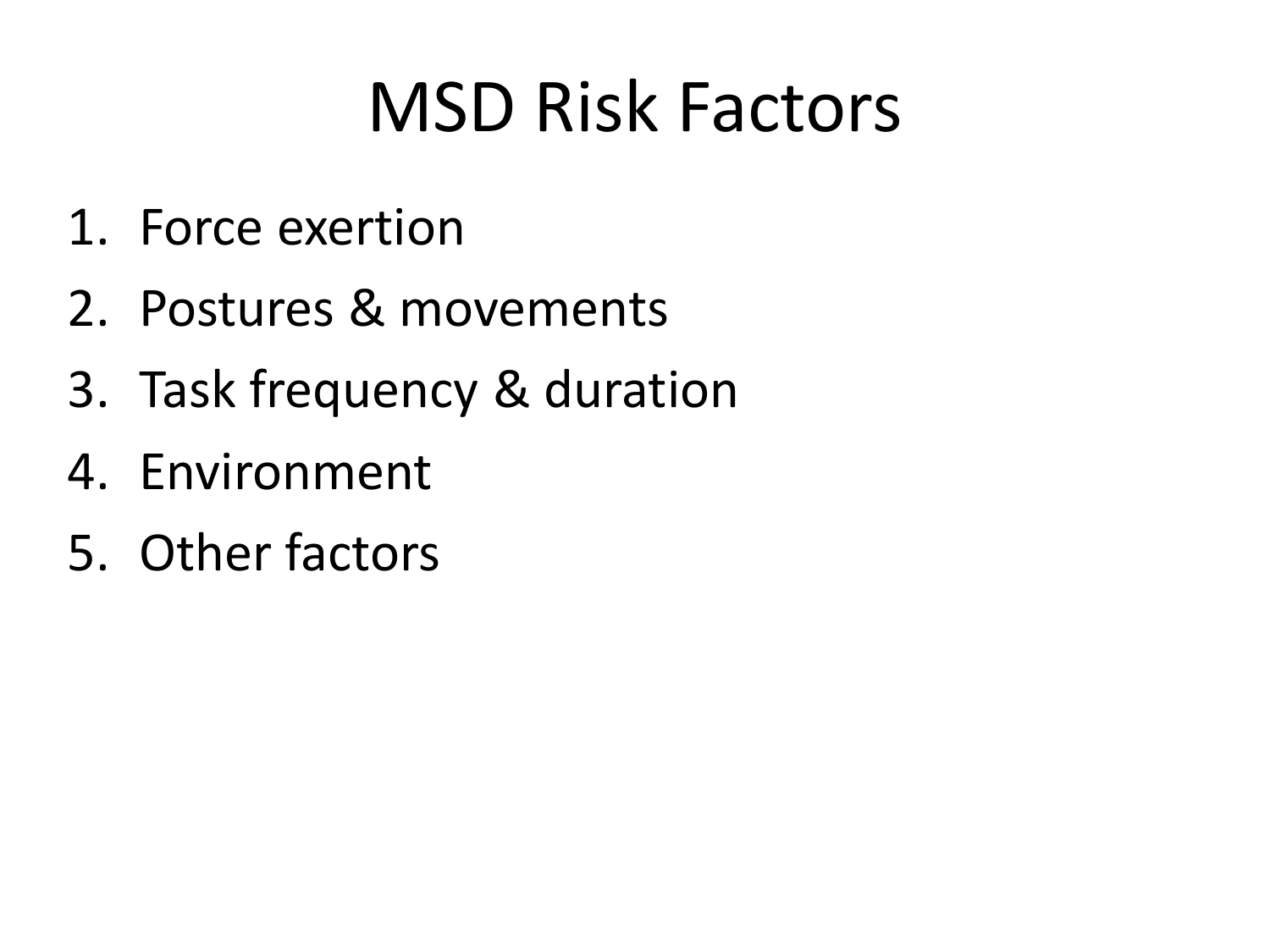### Force Exertion

- 1. How much force is exerted
- 2. Direction of force
- 3. Repeated / awkward / sustained forces
- 4. Highest MSD risks = moderate to high force exertion

#### awkward postures & movements

+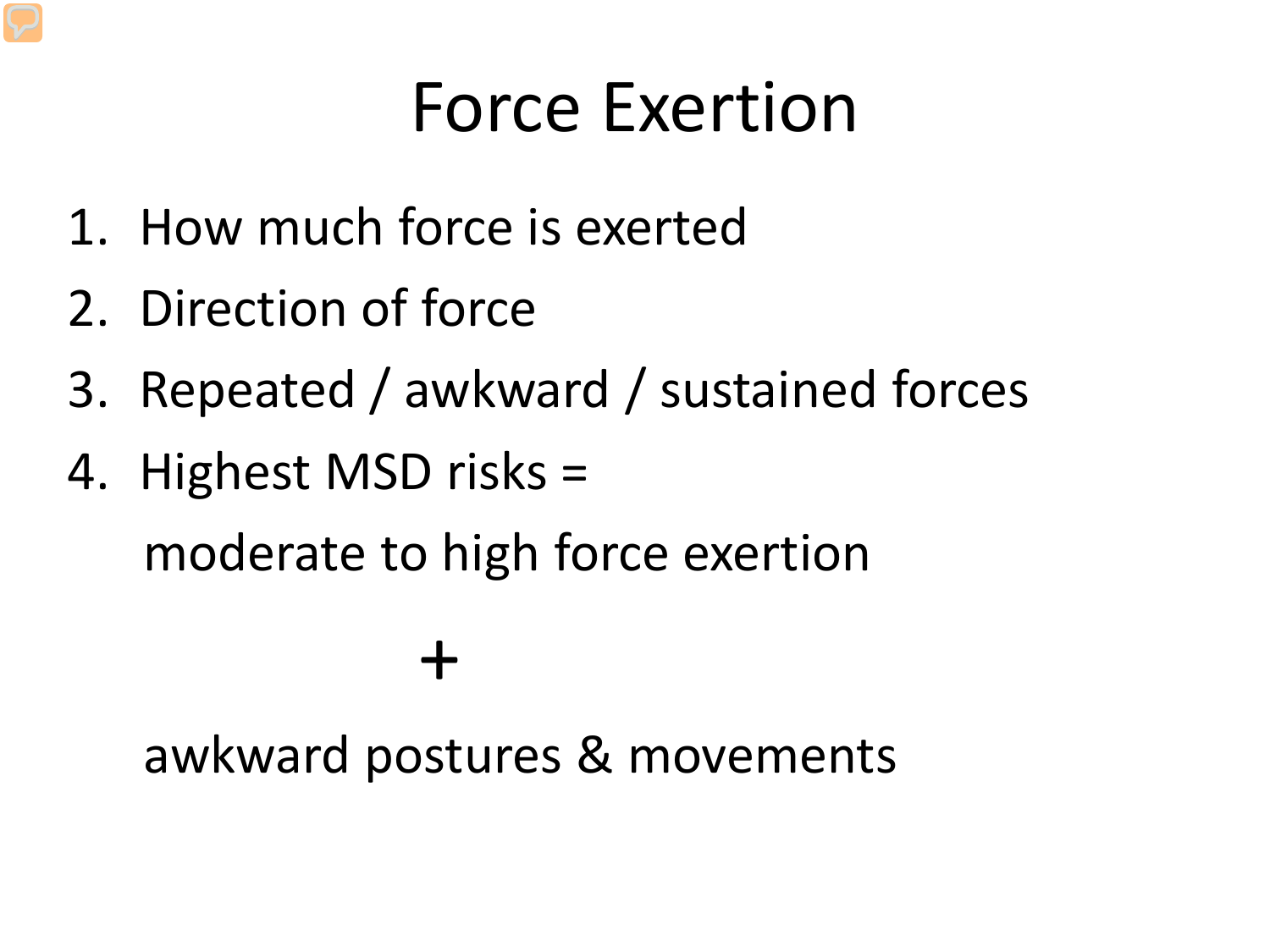### Postures & Movements

- 1. Awkward or sustained postures
- 2. Extensive, awkward, forceful or repetitive movements
- 3. Affecting the
	- Low back
	- Upper back
	- Shoulders
	- Wrists / hands / fingers
	- Lower limbs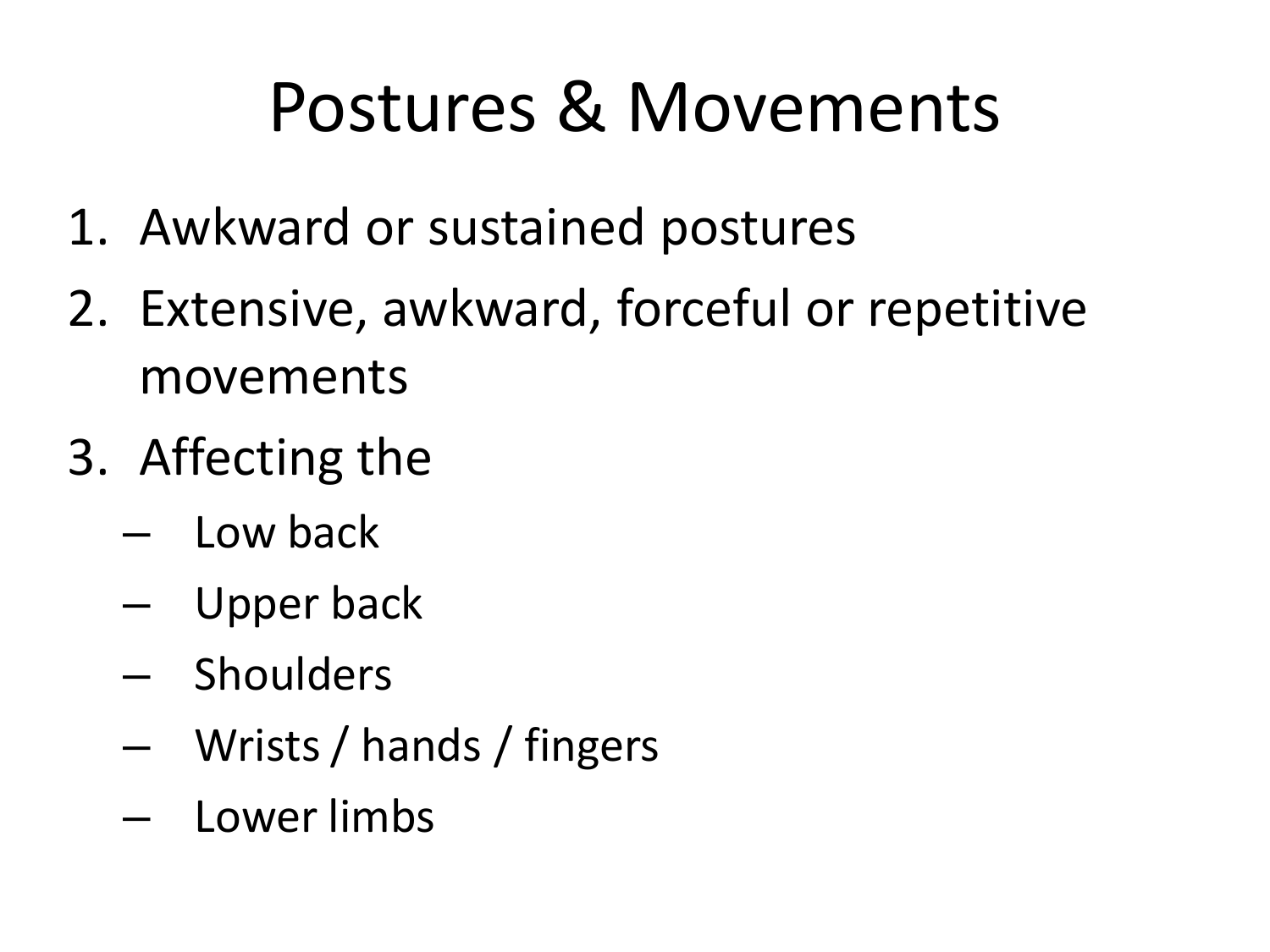### Task frequency & duration

- 1. How often?
- 2. How long?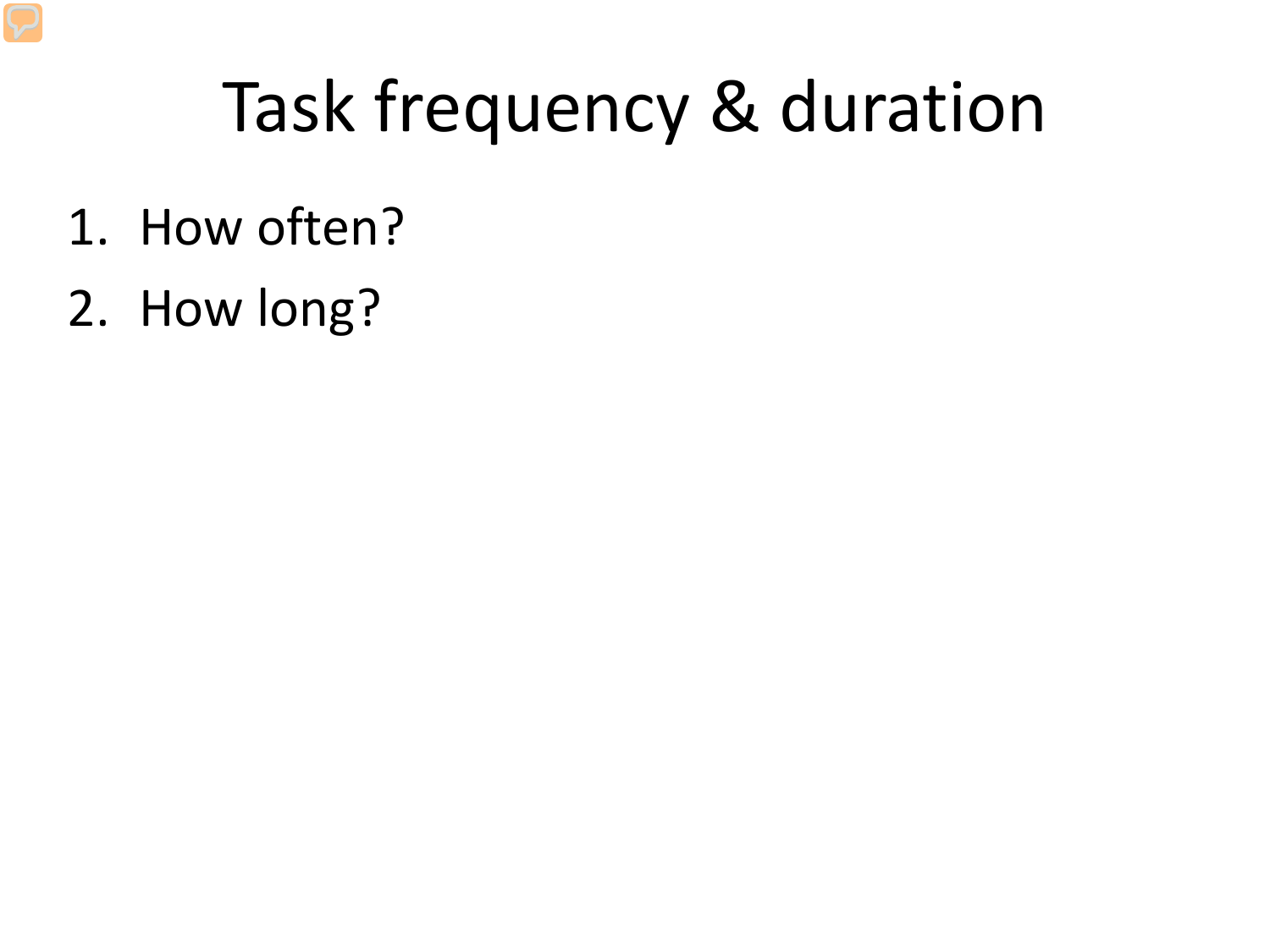### Environment

- 1. Indoor / outdoor
- 2. Thermal
- 3. Lighting
- 4. Layout, clutter & obstacles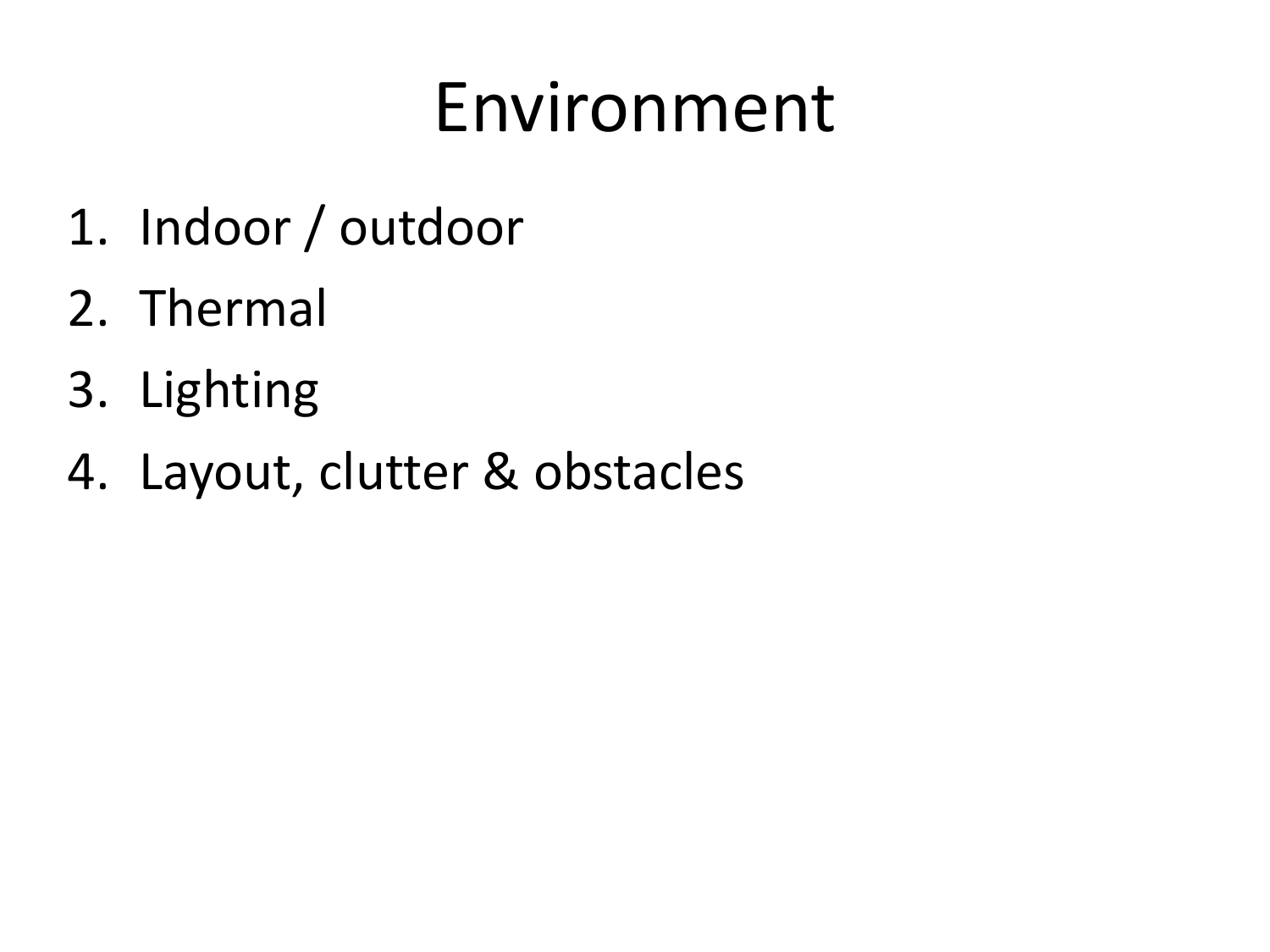### Other factors

- 1. Vibration
- 2. Nature of the load
- 3. Ability to grasp the object
- 4. Hazards when grasping the object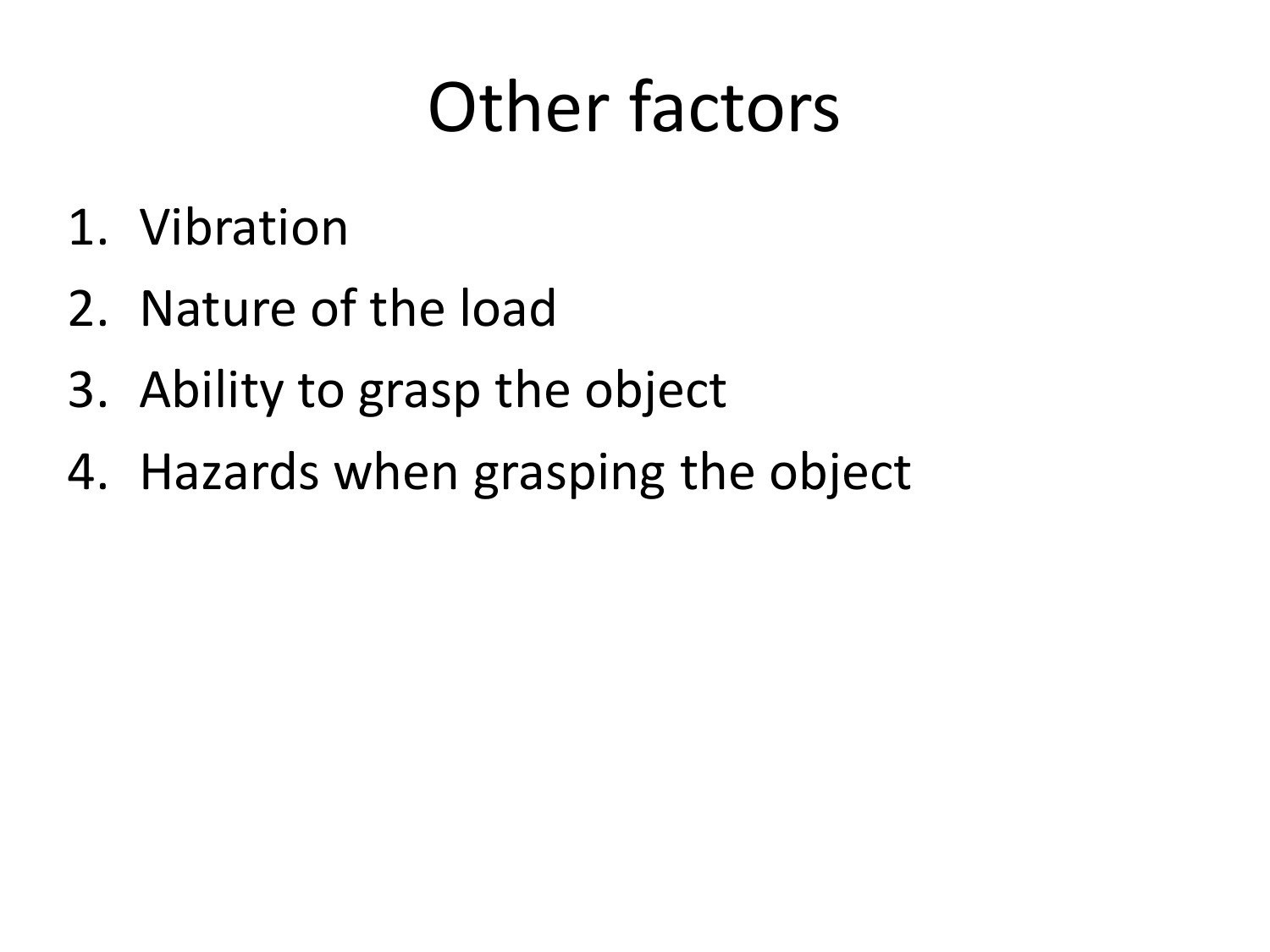## Injury risk factors combine

- 1. Injuries can occur suddenly or progressively
- 2. Tissues become overloaded
- 3. Children's services examples:
	- Bending & reaching down to floor level
	- Sitting on the floor & reaching
	- Handling large & / or heavy objects
	- Handling babies & infants
	- Other examples...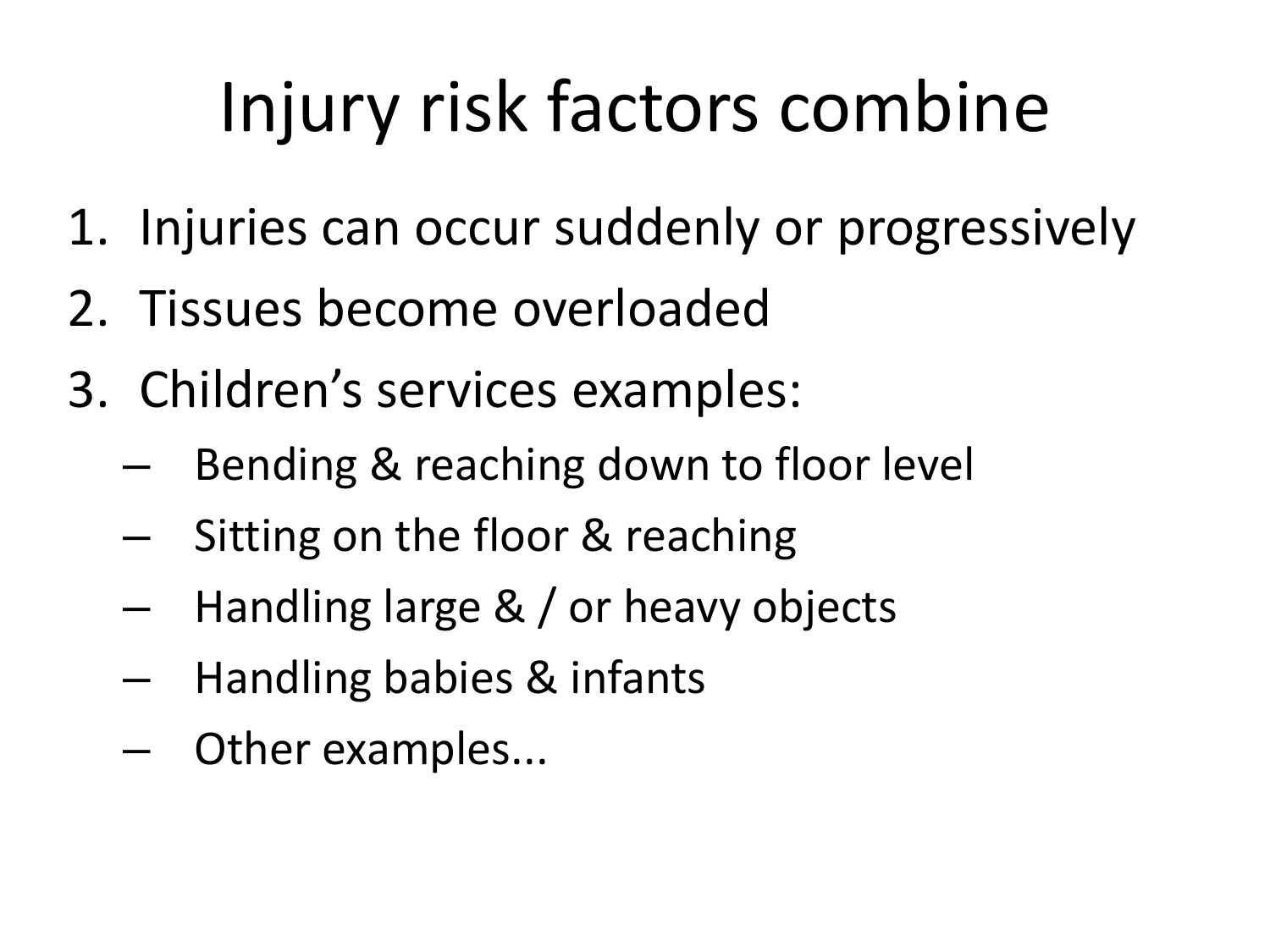# Children's Services Priority Tasks

- 1. Working at low levels:
	- Floor level
	- Sitting levels
	- Cots
- 2. Storage & handling of equipment
	- Outdoor
	- Indoor
- 3. Change tables
- 4. Other hazards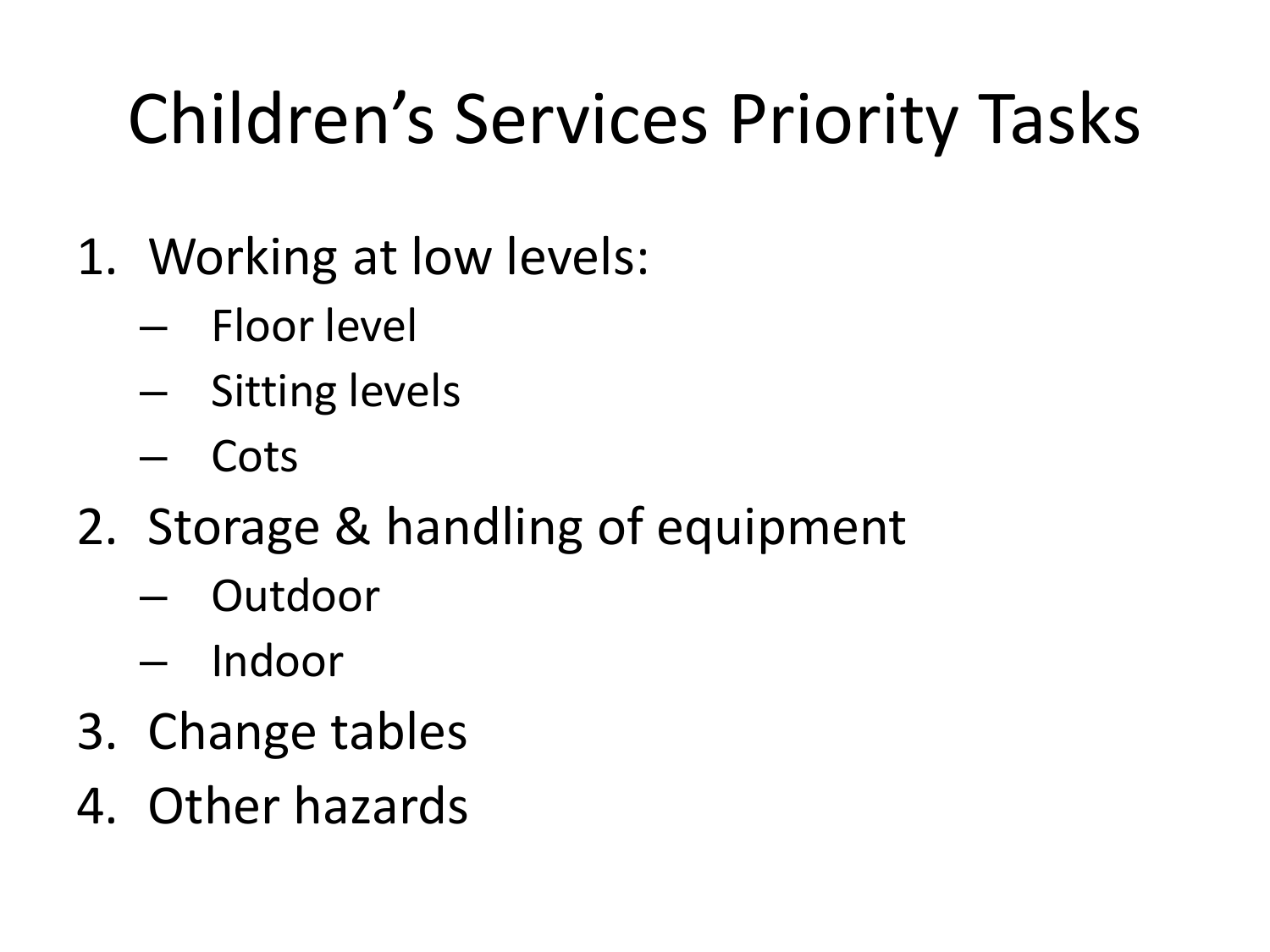# 1. Working at low levels(1)

### Tasks

- Getting down / working at floor level / getting up
	- Children on mattresses
	- Babies
- Sitting on chairs
	- Children's versus adult chairs
- Reaching / bending down
	- To babies in cots
	- To children / babies / toys / equipment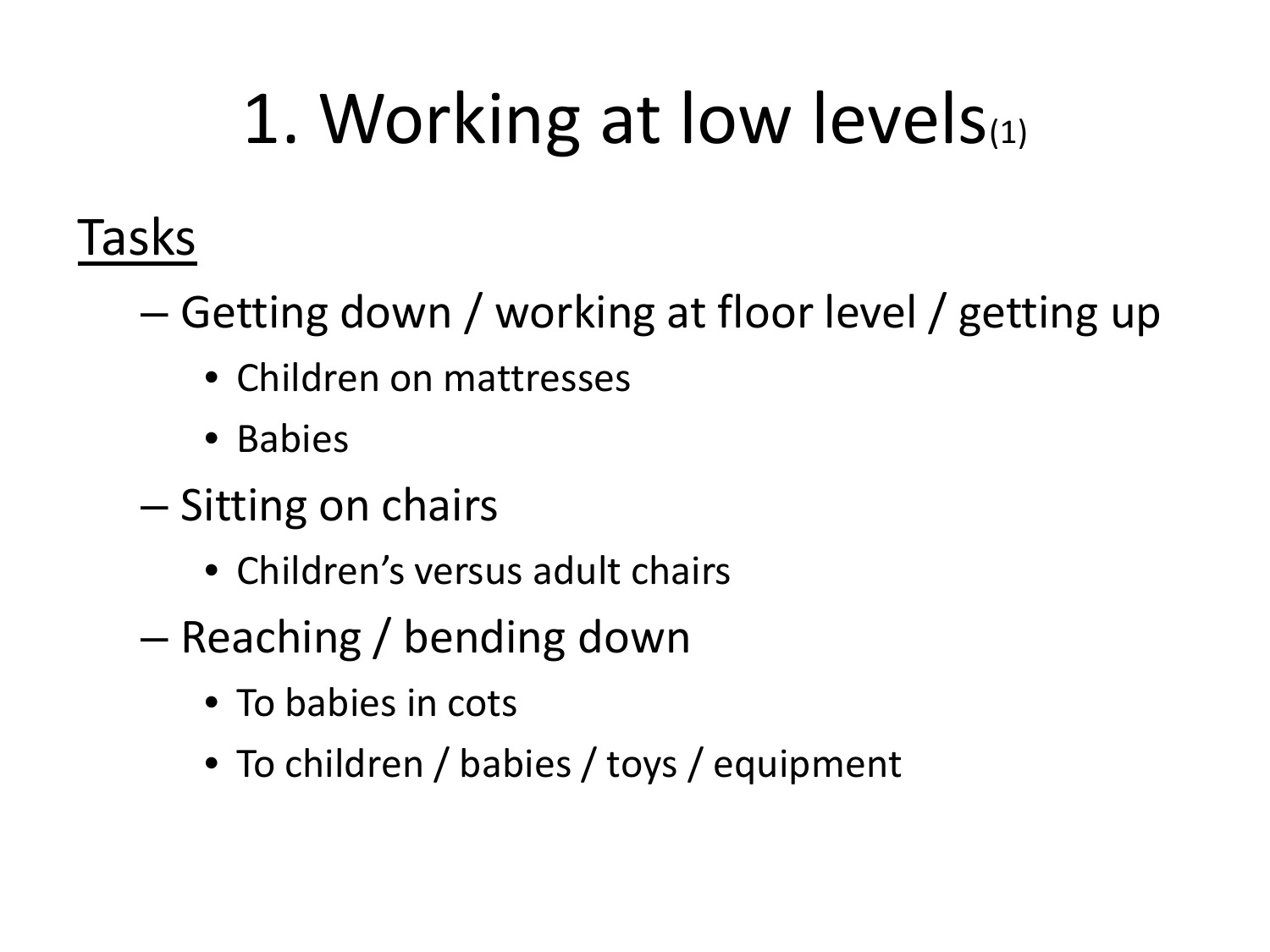- Floor level
	- Getting down & getting up
		- Extensive range of body movement (when compared to other occupational tasks)
		- Can load (or overload) the back, shoulders / arms / hands & legs
		- Can occur frequently, particularly with the younger age groups
		- No strategies for hand support to assist these movements yet seen
	- Working at floor level
		- Sitting or kneeling on the floor inherently involves an awkward posture
		- May occur for extended periods per time (10 to 15 minutes?)
		- Often on firm floor (carpet or lino)
		- Reaching forward may occur while in this posture

Operating at low levels is inherent to this work. However, minimal strategies seem to be in place to assist & support workers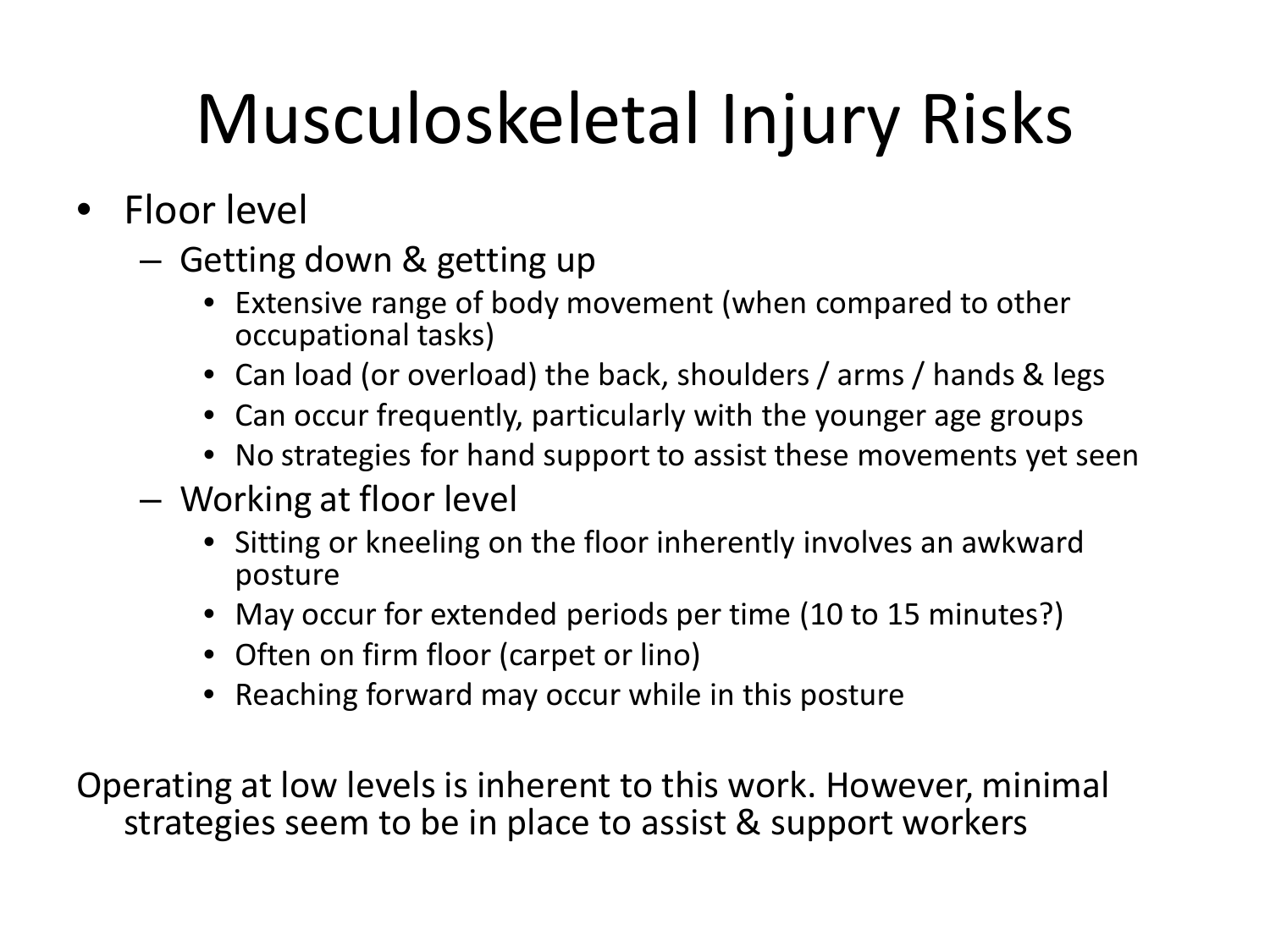# Solutions / Risk Controls

- Floor level
	- Getting down & getting up
		- Can layout be changed?
		- Can equipment be used for worker to brace as they move up & down?
		- Adopt specific methods for moving to & from floor level unaided
		- Can an effective low adult chair reduce the need to sit at floor level?
	- Working at floor level
		- Can an effective low adult chair reduce the need to sit at floor level?
		- Can a pad or cushion be provided to improve worker comfort?
		- Device positioning strategies to minimise reaching to the baby, child or equipment while in this position?
		- Devise time limiting strategies to reduce the duration spent in this posture?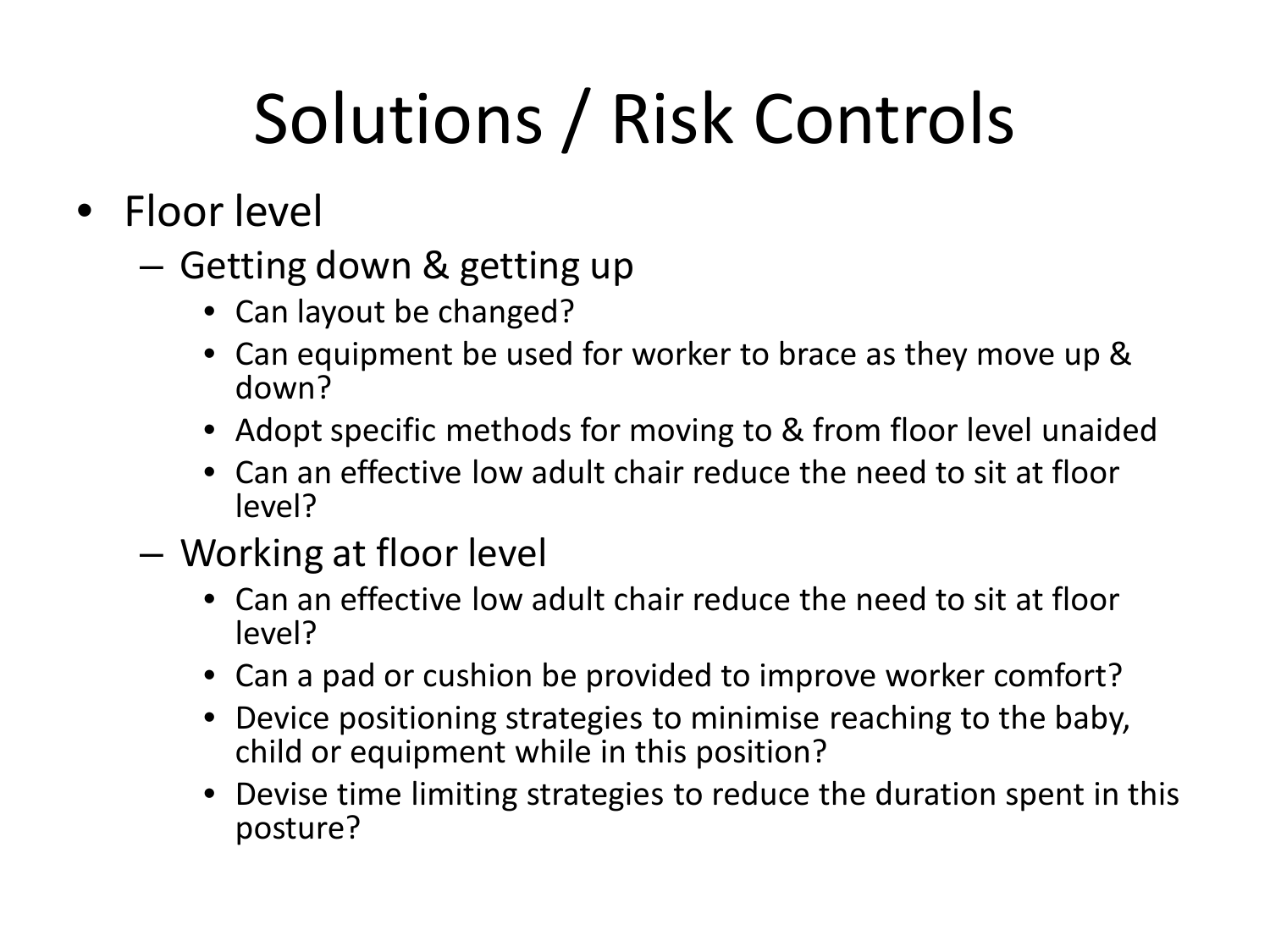- Sitting *(doesn't replace sitting at floor level)*
	- Adult chairs
		- Stool types versus conventional adjustable types.
		- Conventional chairs provide a backrest for support.
		- Can also be used as a handle to move the chair without having to bend & reach down. Not available with stools.
		- Conventional chairs may not go low enough alternatives exist.
		- Designed to accommodate an adult & provide padding & adjustment (although adjustment features may not always be used).
		- Can occur for extended periods of time activity related.
		- General clutter & obstacles on the floor can limit ability to use a chair.
	- Child chairs
		- Designed for children.
		- Smaller dimensions & lower than adult chairs, requiring greater effort to sit on one & rise from it.
		- Non padded.
		- In far greater abundance than adult chair options.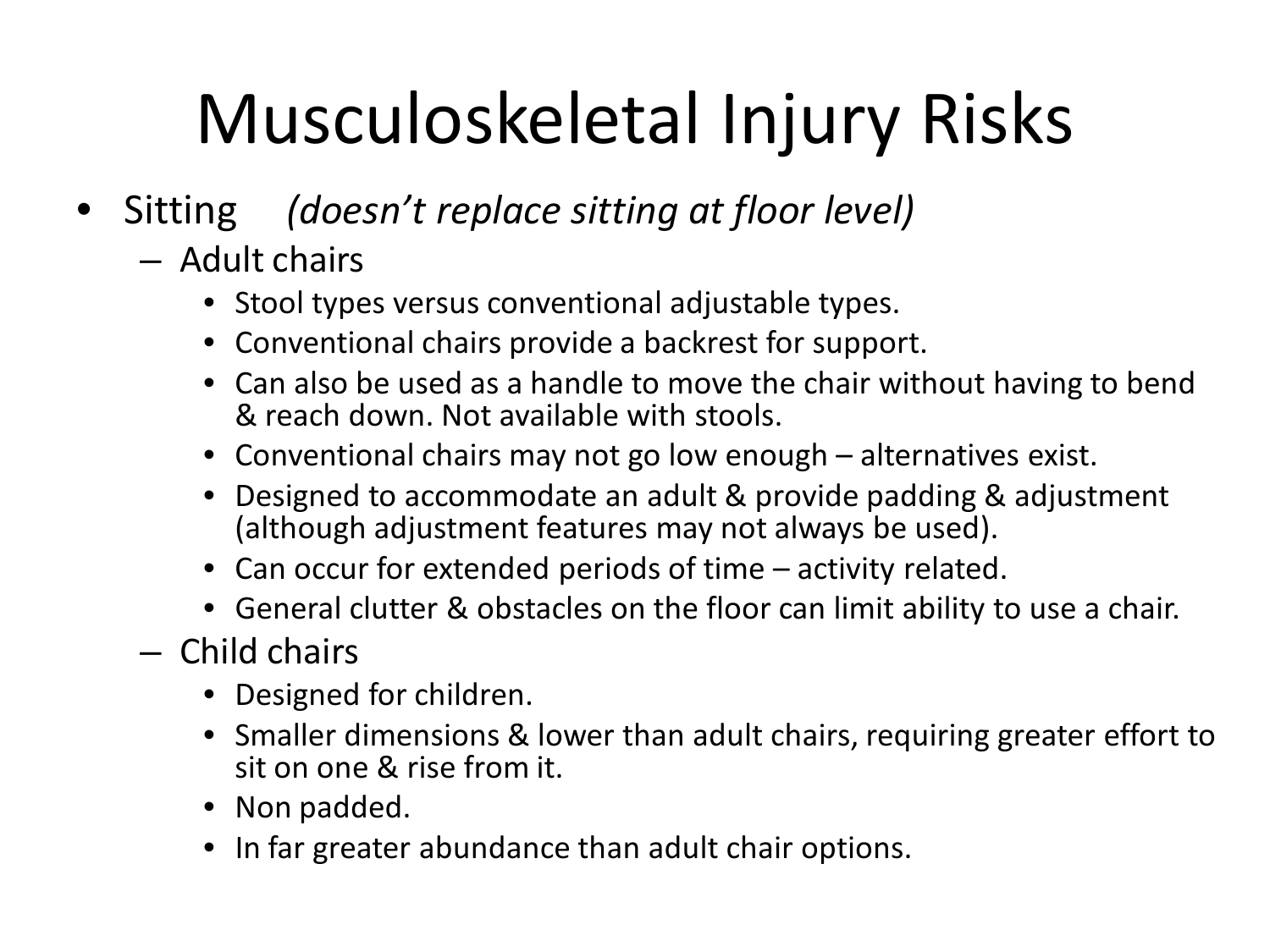### Your Solutions & Risk Controls

• Working at floor level

• Working at sitting level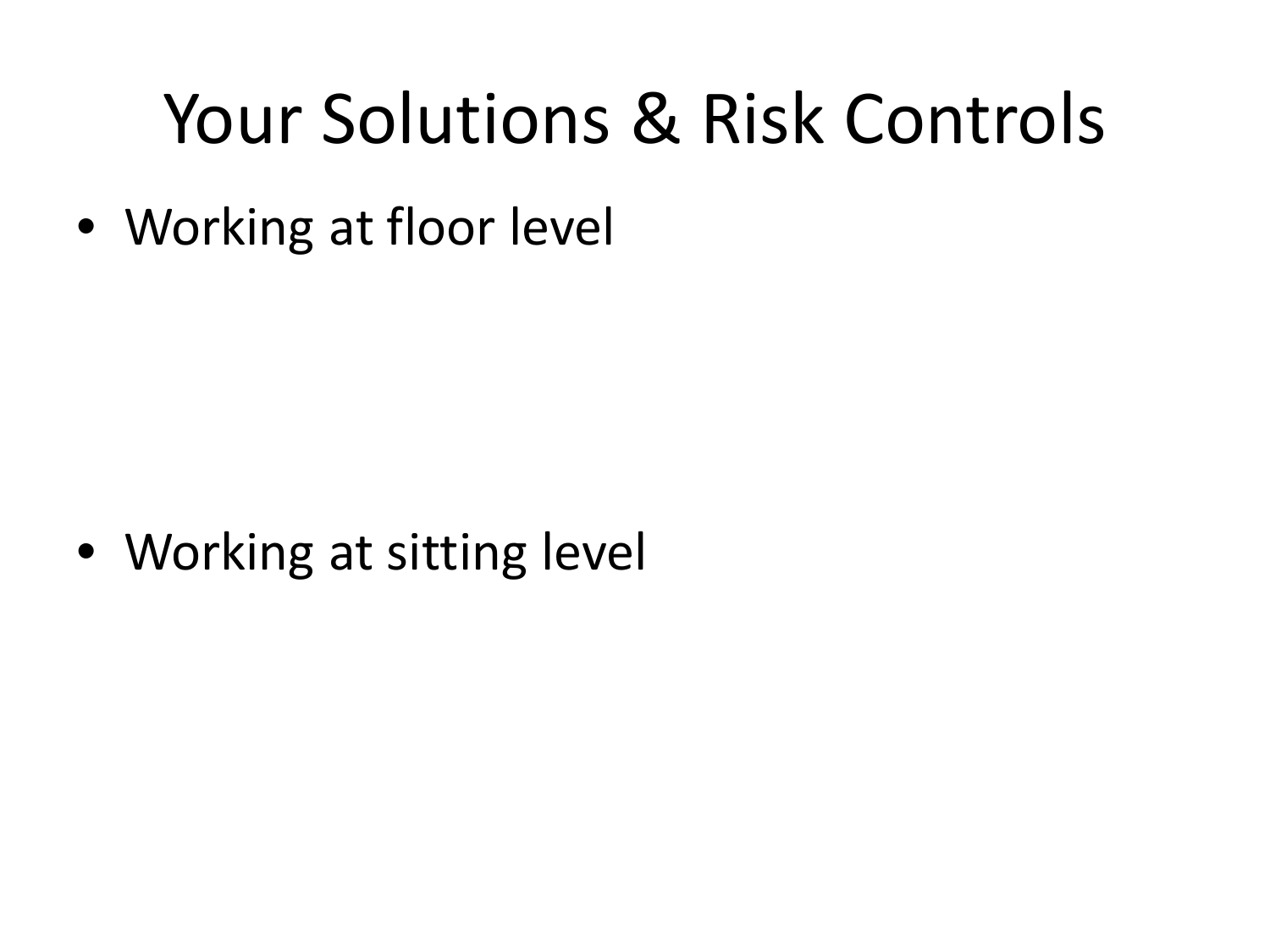# Our Solutions / Risk Controls

- Working at floor level
	- Methods of moving to & from floor level
		- Bracing / transferring weight / using leverage & support
	- Use of low sitting height stools , ottomans or cushions
		- Provision of sitting devices specifically for low height situations
	- Preferred postures
		- Kneeling on one knee (knight's position) or golfers' kick for brief periods
		- Sitting or squatting on the floor
		- Avoid over reaching prepare equipment & choose a position with best access to children & equipment
		- Limit duration of continuous periods when at lowest levels
	- Reduce cIutter & improve layout
	- Engage child assistance where possible
	- Avoid
		- Bending & reaching downwards
		- Twisting & reaching to the side
		- Exertion of moderate or greater forces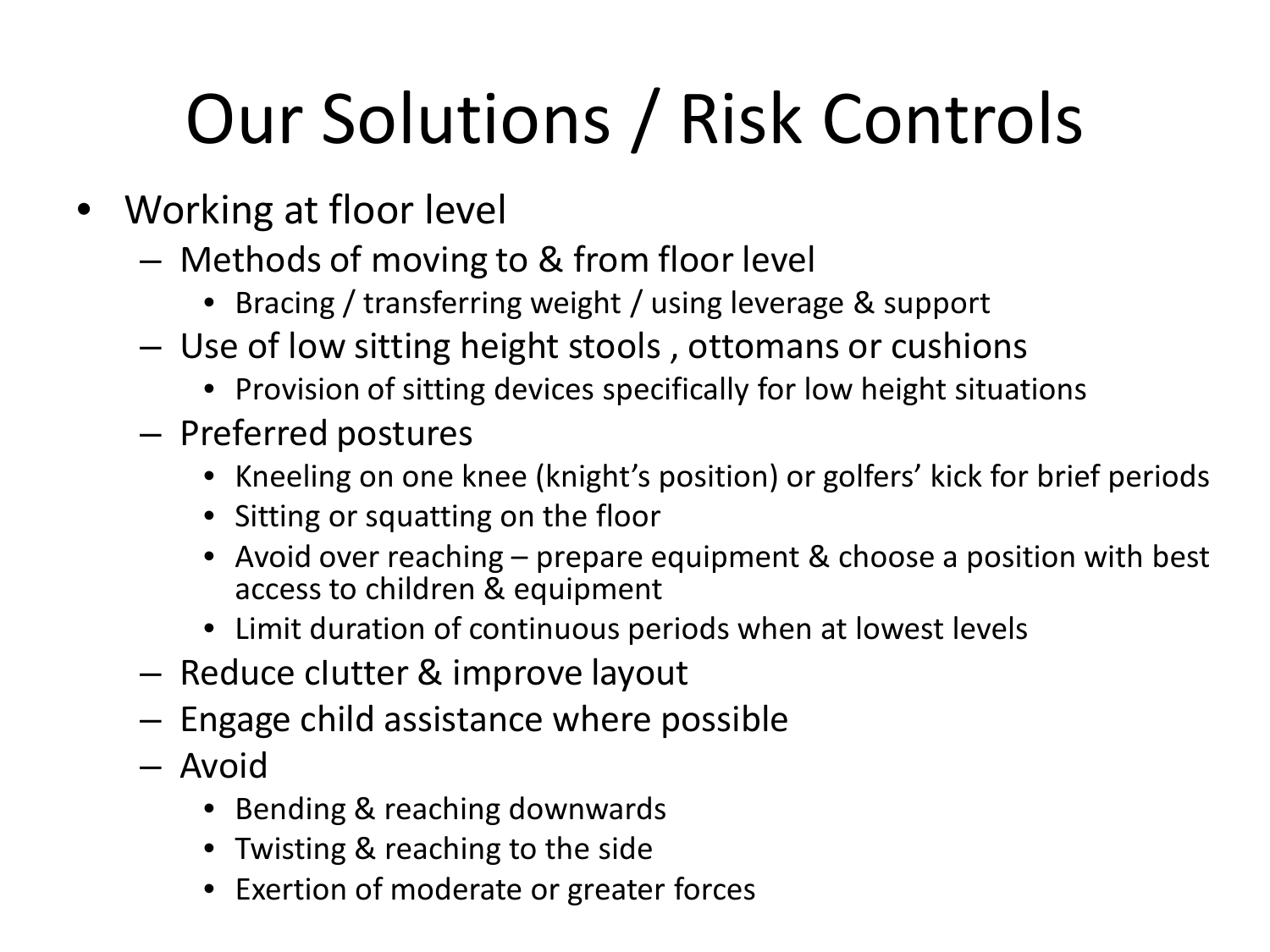# Our Solutions / Risk Controls

- Working at sitting level
	- Adult chairs
		- Use adjustable chairs with backrests only?
		- Use chairs with a lower height range and narrower diameter 5 star base (ie. select chairs that are fit for the purpose).
		- Establish / identify the top of the backrest as a handgrip option when moving the chair.
		- Provide information, instruction & training on chair adjustment & use so these features are exploited by workers.
		- Re organise floor clutter to enhance the capacity of workers to use these chairs in different areas.
		- Organise their storage for best access
	- Children's chairs
		- Staff / workers shouldn't use them.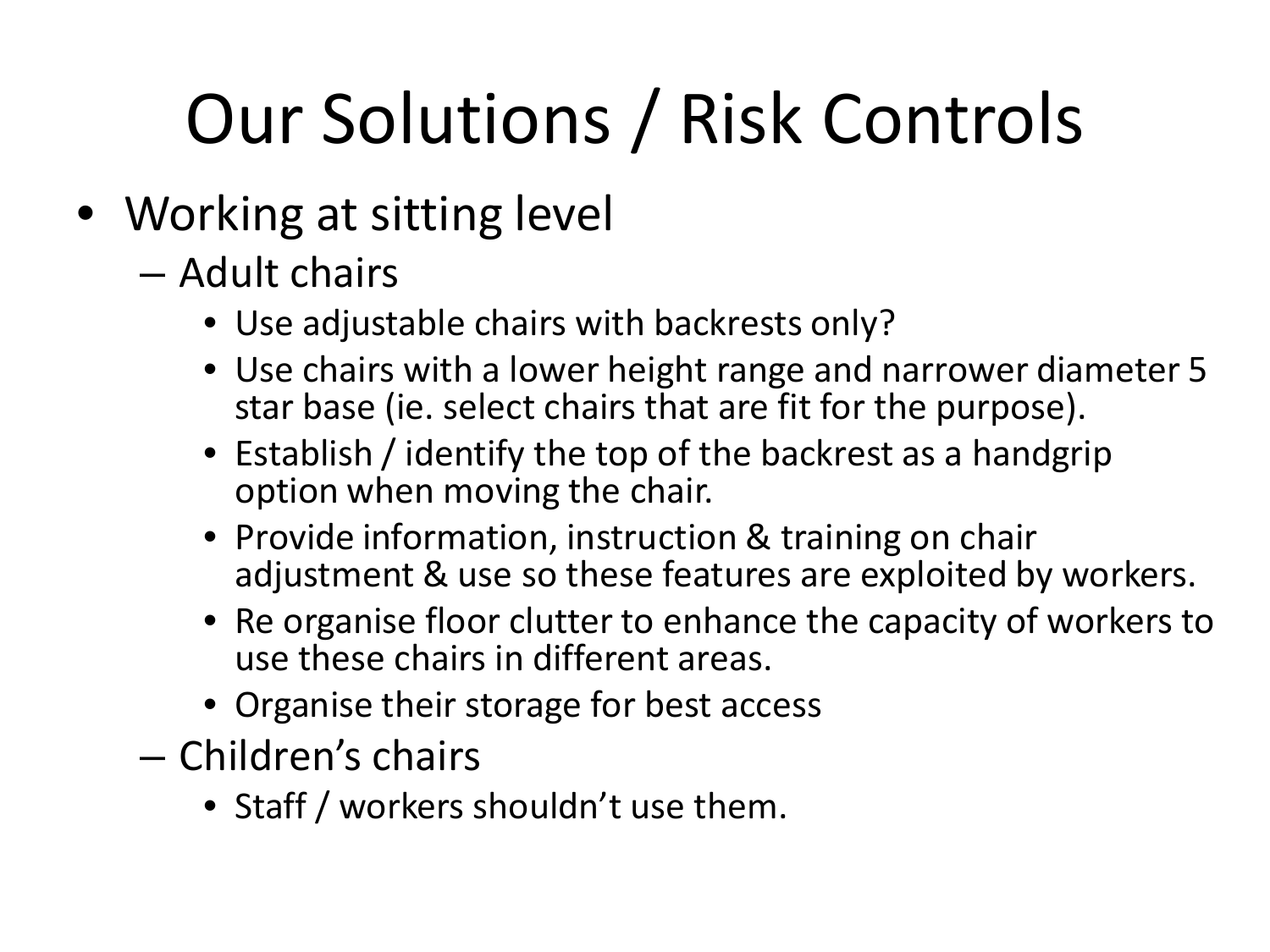- Working with cots (reaching & bending down)
	- Cots
		- If cot is too low & not height adjustable, worker may need to bend & reach down to handle or comfort the baby.
		- May be performed relatively often during a day.
		- Comforting a baby may result in this stooped posture being adopted for extended periods.
		- Moderate force may be exerted to lift babies & toddlers to & from the cot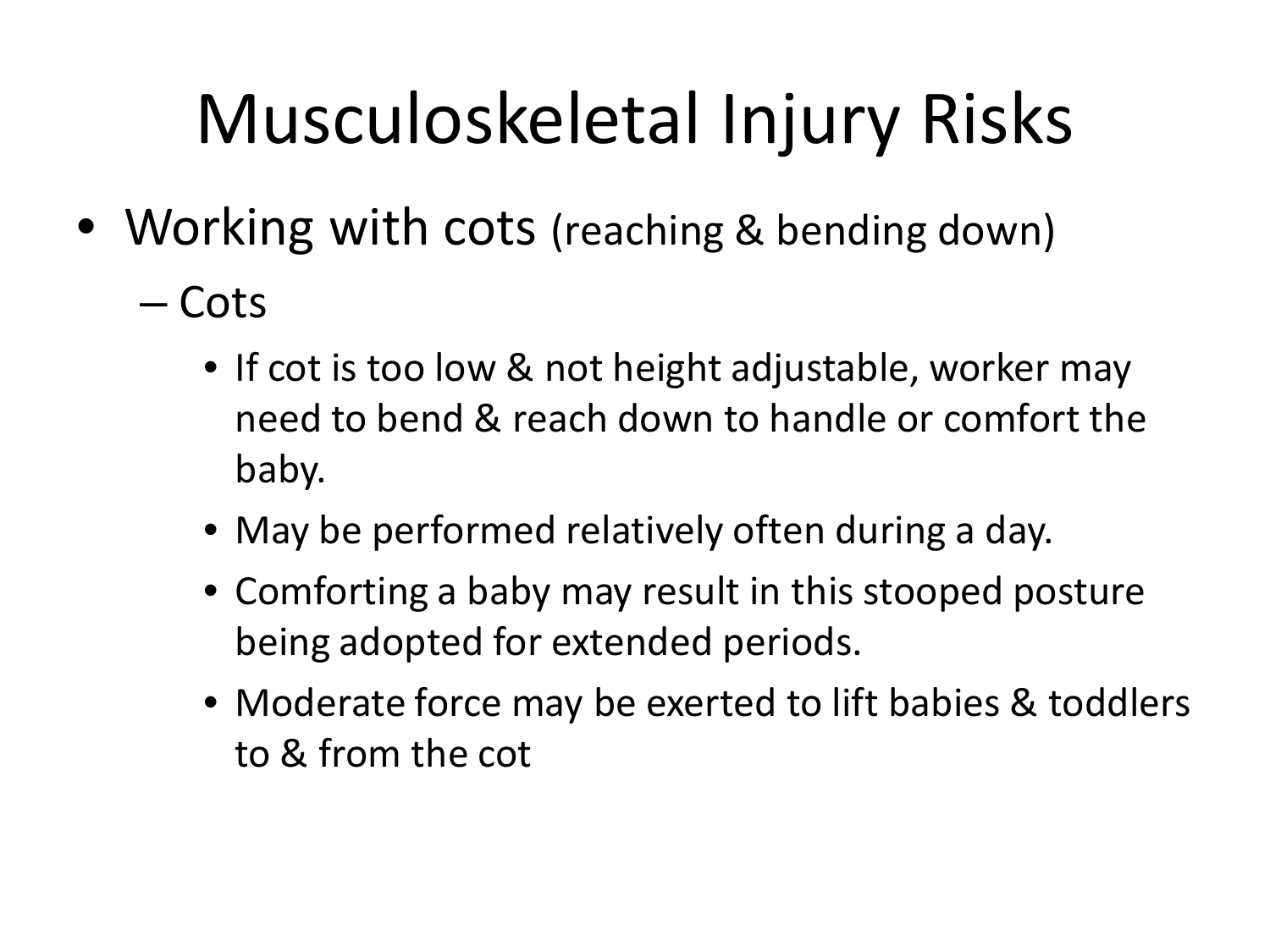### Your Solutions & Risk Controls

• Working with cots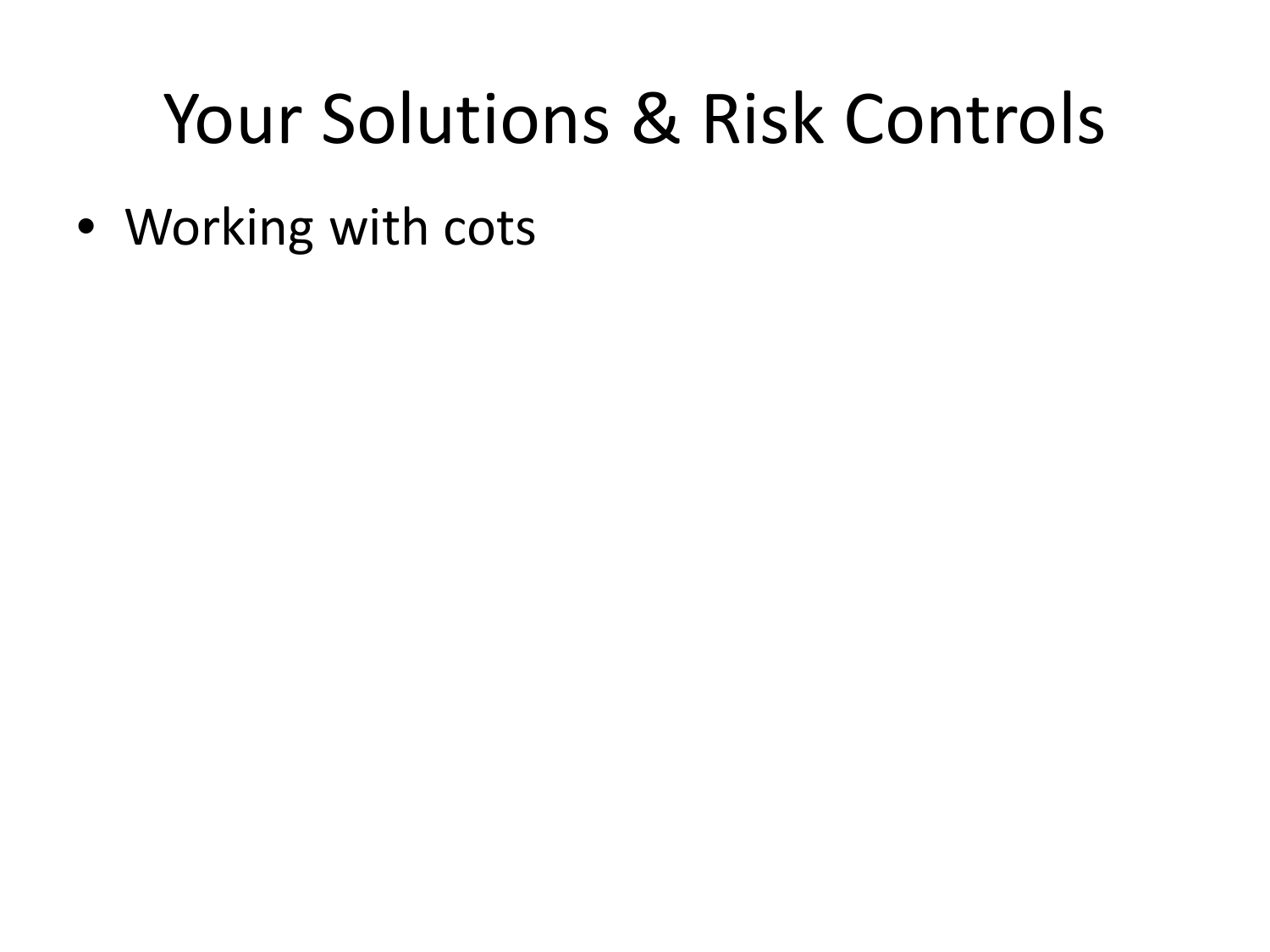# Our Solutions & Risk Controls

- Working with cots
	- Need height adjustable cots so the top of the mattress is not lower than 650 mm.
	- Need height adjustable side rails.
	- Adjustment features & side rail should be safe and easy to use for carers, babies & toddlers
	- A broader approach to improve relevant Australian Standards for cots used in Children's Services is needed (& KPV is working on this)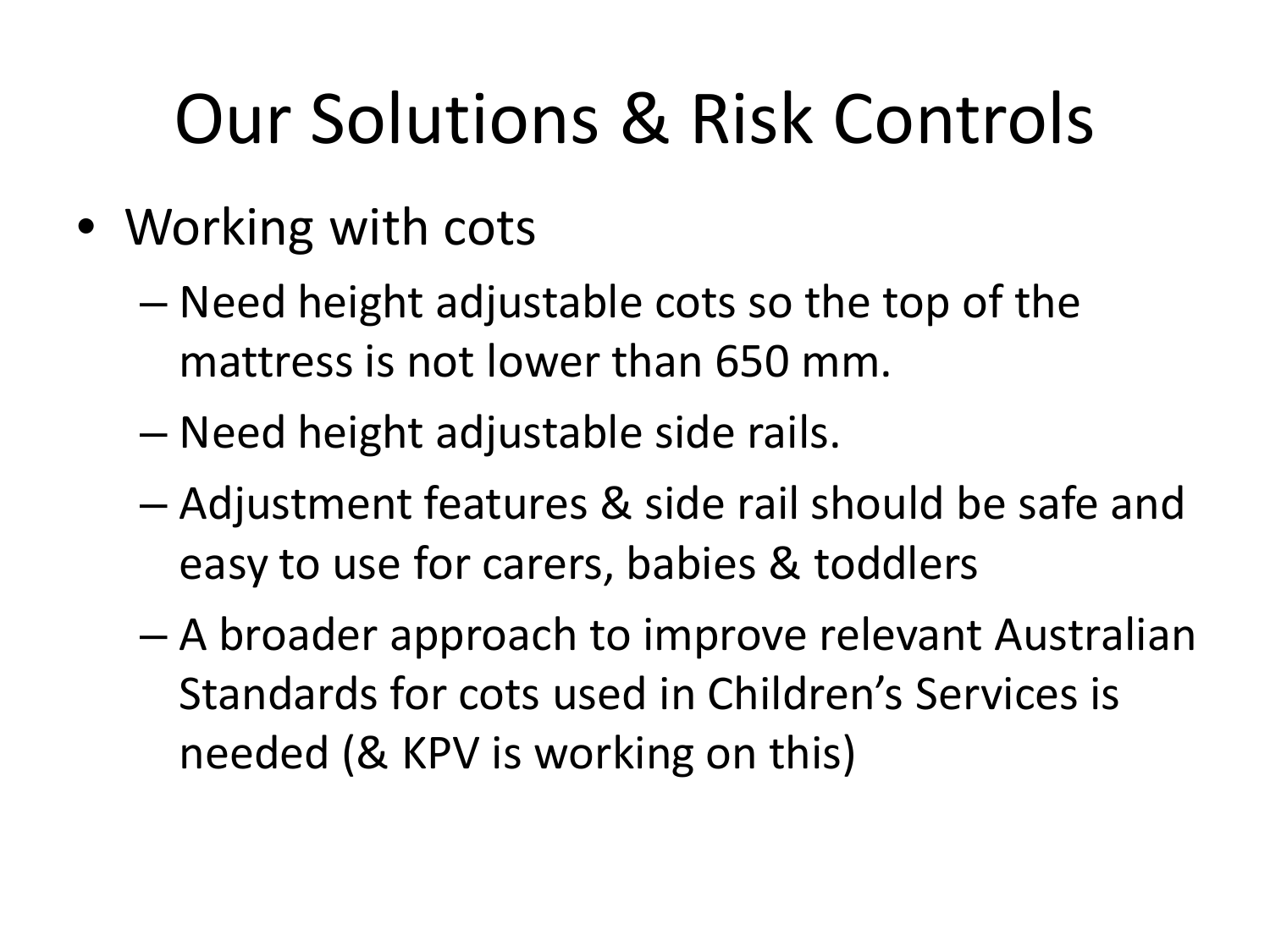- Handling large &/or heavy items
	- Such as A frames, long planks, tyres & large toys
		- Where & how they are stored (getting & returning them)
		- How often & how far they have to be handled
		- Setting them up & packing them down
		- Number of people performing these tasks
	- Removing & laying sandpit covers
	- Setting pads in place around some climbing structures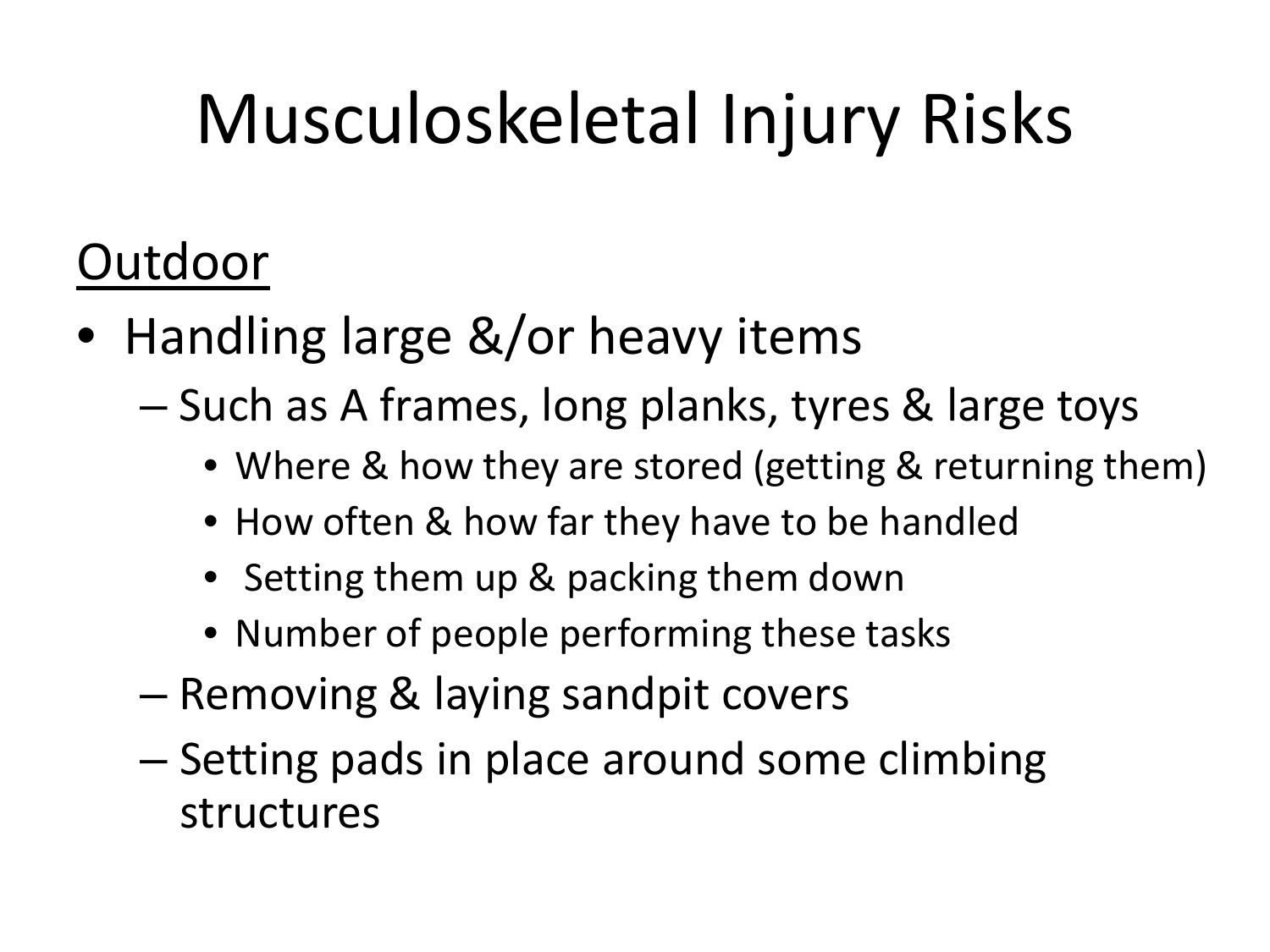- Excessive amount of equipment needs to be stored.
- Poor layout and storage options within store rooms or sheds, resulting in very inefficient storage & limited use of storage capacity.
- That is, shelving volume is too small.
- Poor & hazardous access to items on shelves (if available) as floor space is usually filled with items that don't fit into the shelves.
- Many larger items of play equipment such as A frames can be left in position or moved only infrequently.
- Some items awkward to handle such as large tyres, walking planks & climbing or A frames, particularly for 1 person.
- Some sand pit covers too big, heavy & awkward to handle.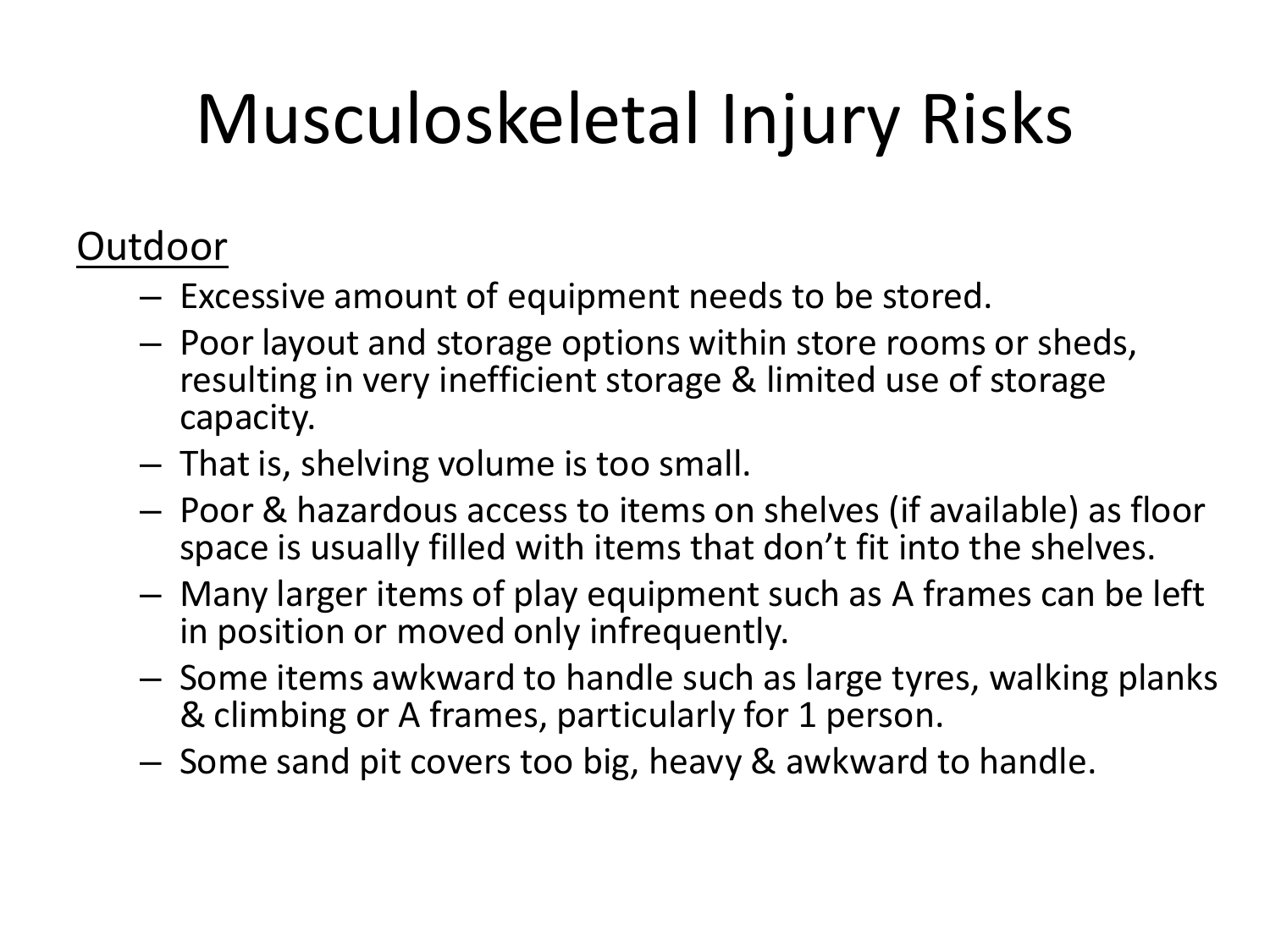# Our Solutions & Risk Controls(1)

- Cull, CUII, CUII items that are redundant or hazardous!!!!!!
- Sort & store items relative to their shape, size & weight & their expected frequency of use – daily, weekly, seasonal.
- Organise the storage location & method of specific items to match the item & their frequency of use. For example, containers on shelves, large toys on floor underneath.
- Use larger shelves, 600 + deep , to increase the storage capacity of the shelves. For example, Bunnings shelves are 840 mm deep & fit 1 large plastic tub (600 to 740 mm long).
- Limit the height of the upper shelf so it is not higher than 1700 mm (provided large and / or heavy items (greater than 10 kgs) are not placed on the shelf
- With outdoor storage, avoid need to use steps to access higher storage levels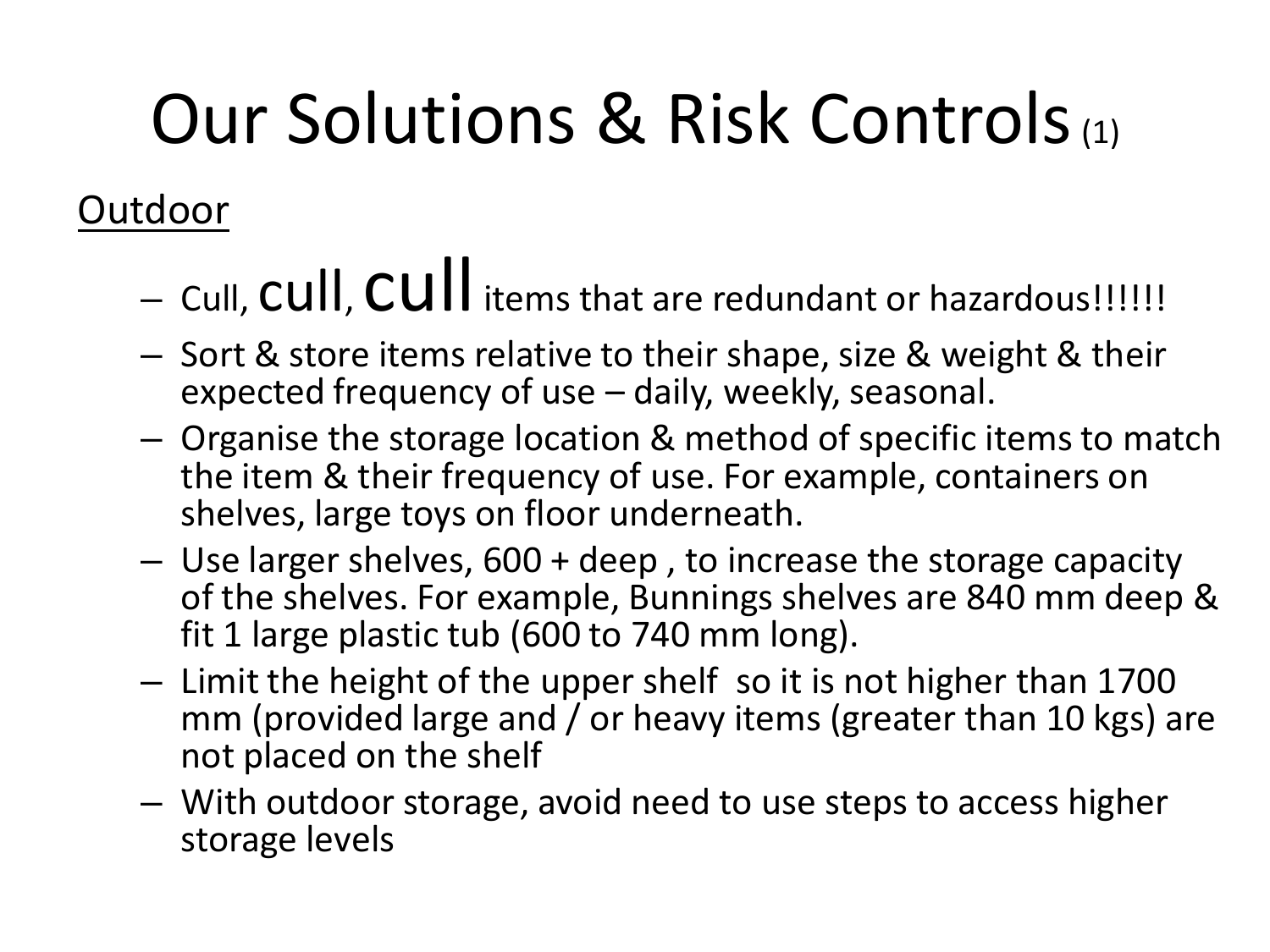# Our Solutions & Risk Controls(2)

- Purchase or protect outdoor structural / climbing equipment that can tolerate remaining outside.
- If necessary develop a security system such as chaining it together rather then carrying it into a shed or storeroom.
- Store items close to their point of use, such as those used in the sandpit. Make them safe.
- Use smaller, lighter sand pit covers with loop straps for grasping & sand bags with loop handles to hold the cover in place. If necessary use overlapping covers rather than a single larger, heavier cover.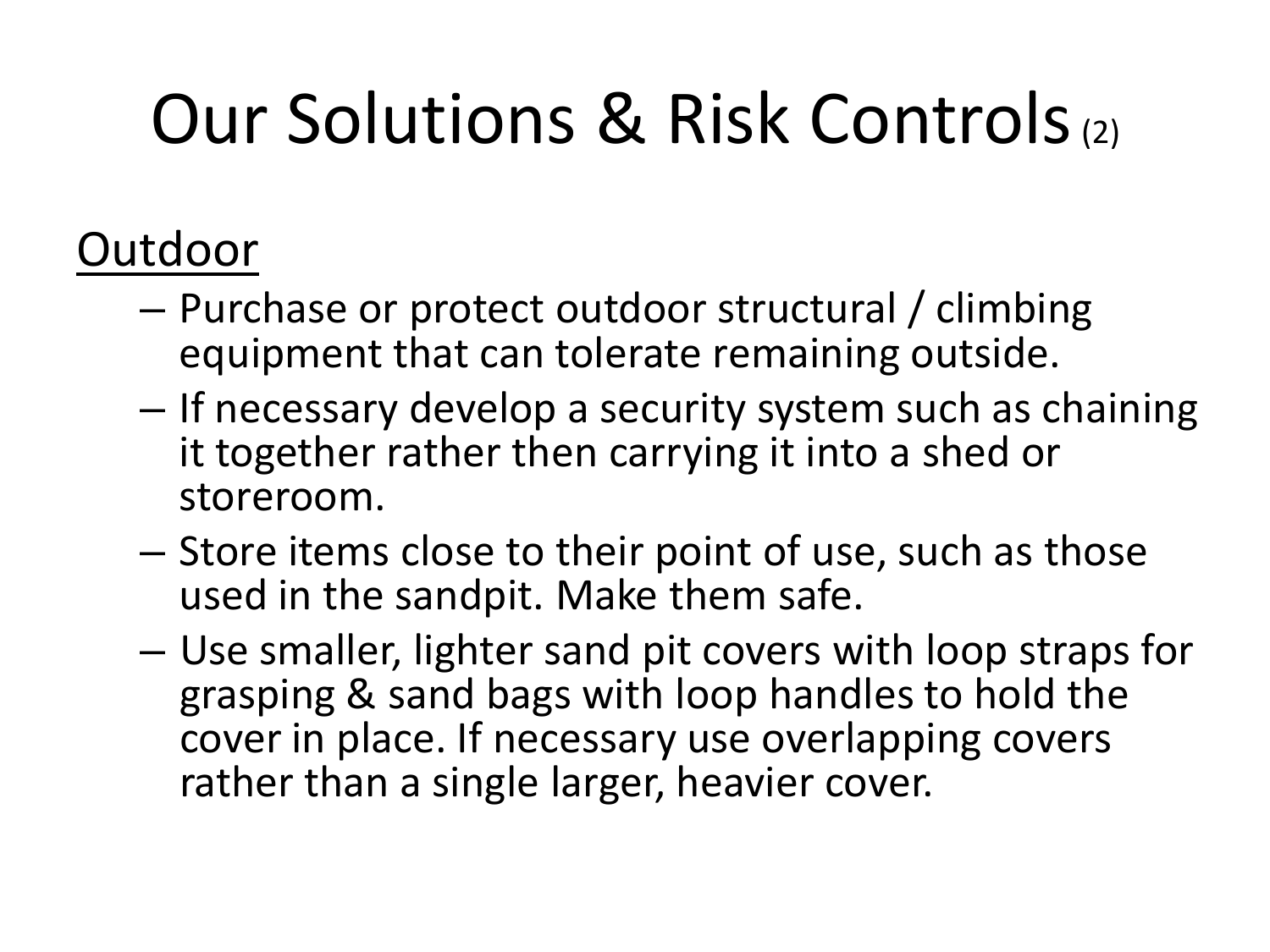#### Indoor

- Handling large &/or heavy items
	- Such as block trolleys, kitchen sets, larger toys, tubs & boxes of equipment, sand pits & sleeping mats
		- Where & how they are stored (getting & returning them)
		- How often & how far they have to be handled
		- Setting them up & packing them down
		- Number of people performing these tasks
		- Hazardous clutter / trip hazards within storage areas
	- Accessing higher storage areas (steps/ladders/nothing)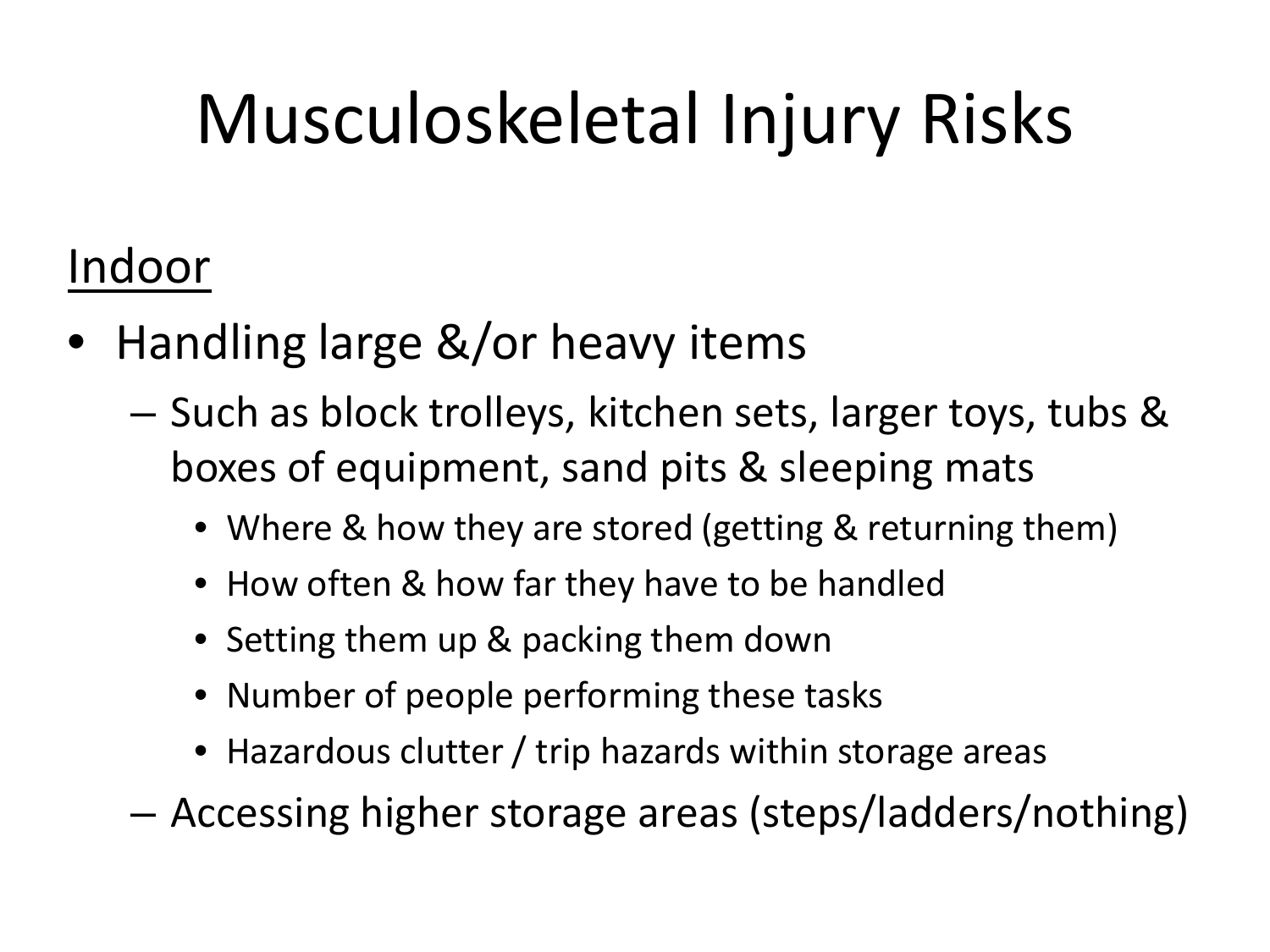Indoor *(same issues as outdoor)*

- Large, heavy items that can be awkward to handle.
- Excessive equipment that needs to be stored.
- Poor layout and storage options within store rooms, resulting in very inefficient storage & limited use of storage capacity. Often floor areas within store rooms are cluttered & hazardous with overflow.
- Larger plastic tubs becoming bigger than shelf depth. They can be stored along their length & reduces overall storage capacity.
- Storage of commonly used items, such as mattresses are not always stored vertically & can be awkward & hazardous to access if stored horizontally & in a low position.
- Shelves are often very high (> 2 metres) to accommodate the large volume of items stored, & supplementary steps are used. These are inherently less stable & less safe.
- Block & other trolleys have small diameter wheels, no handles to grasp when moving the trolley & can be unstable & topple on children or workers. Often they are long & narrow. Other trolleys can't/ don't restrain the load & have low handles.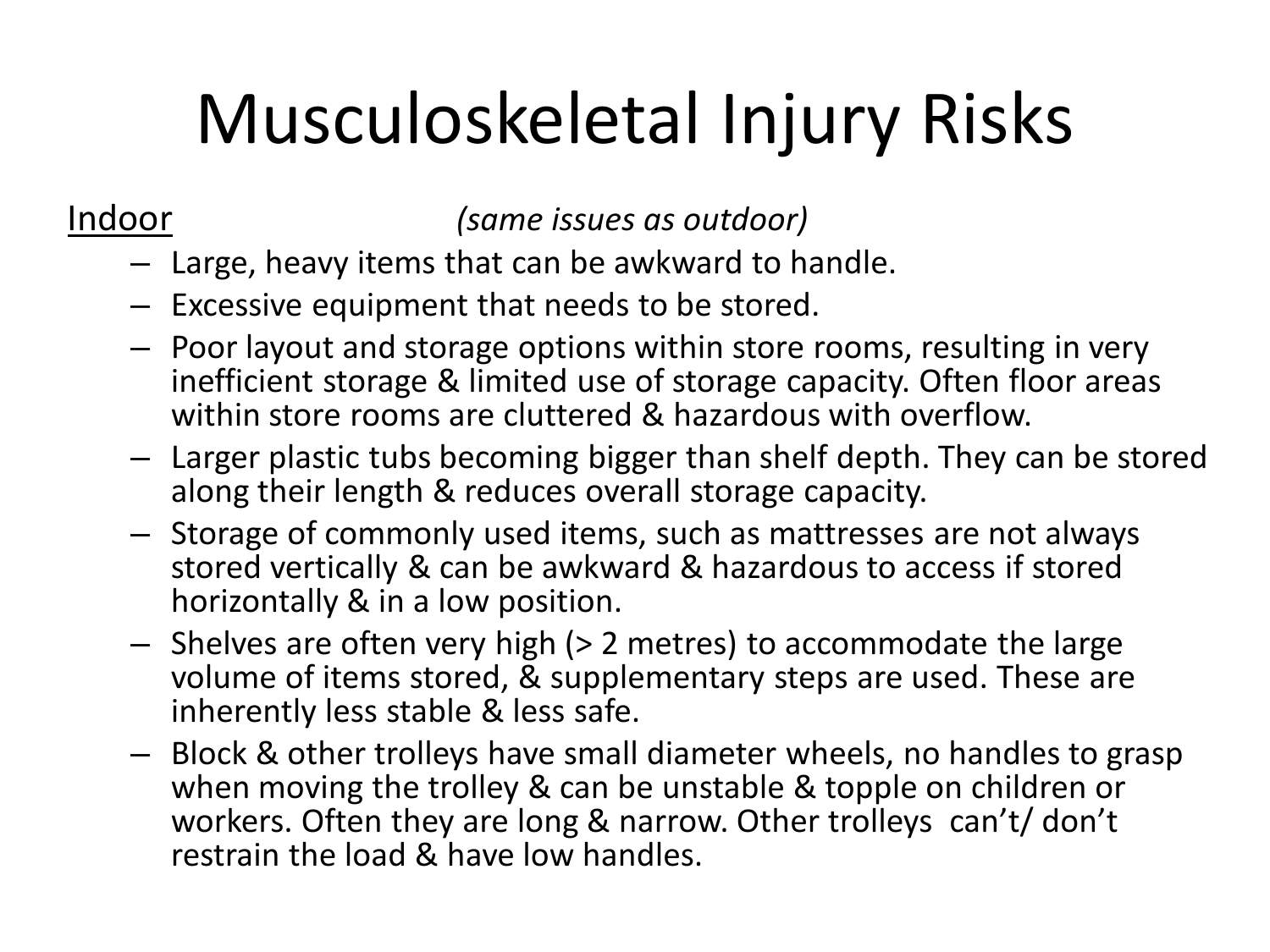# Solutions / Risk Controls (1)

#### Indoor

- Cull, cull, cull items that are redundant or hazardous!!!!!!
- Sort & store items relative to their shape, size & weight & their expected frequency of use – daily, weekly, seasonal.
- Organise the storage location & method of specific items to match the item & their frequency of use. For example, containers on shelves, large toys on floor underneath.
- Use larger shelves (where relevant & possible), 600 + deep , to increase the storage capacity of the shelves.
- Limit the height of the upper shelf so it is not higher than 1700 mm (provided large and / or heavy items (greater than 10 kgs) are not placed on the shelf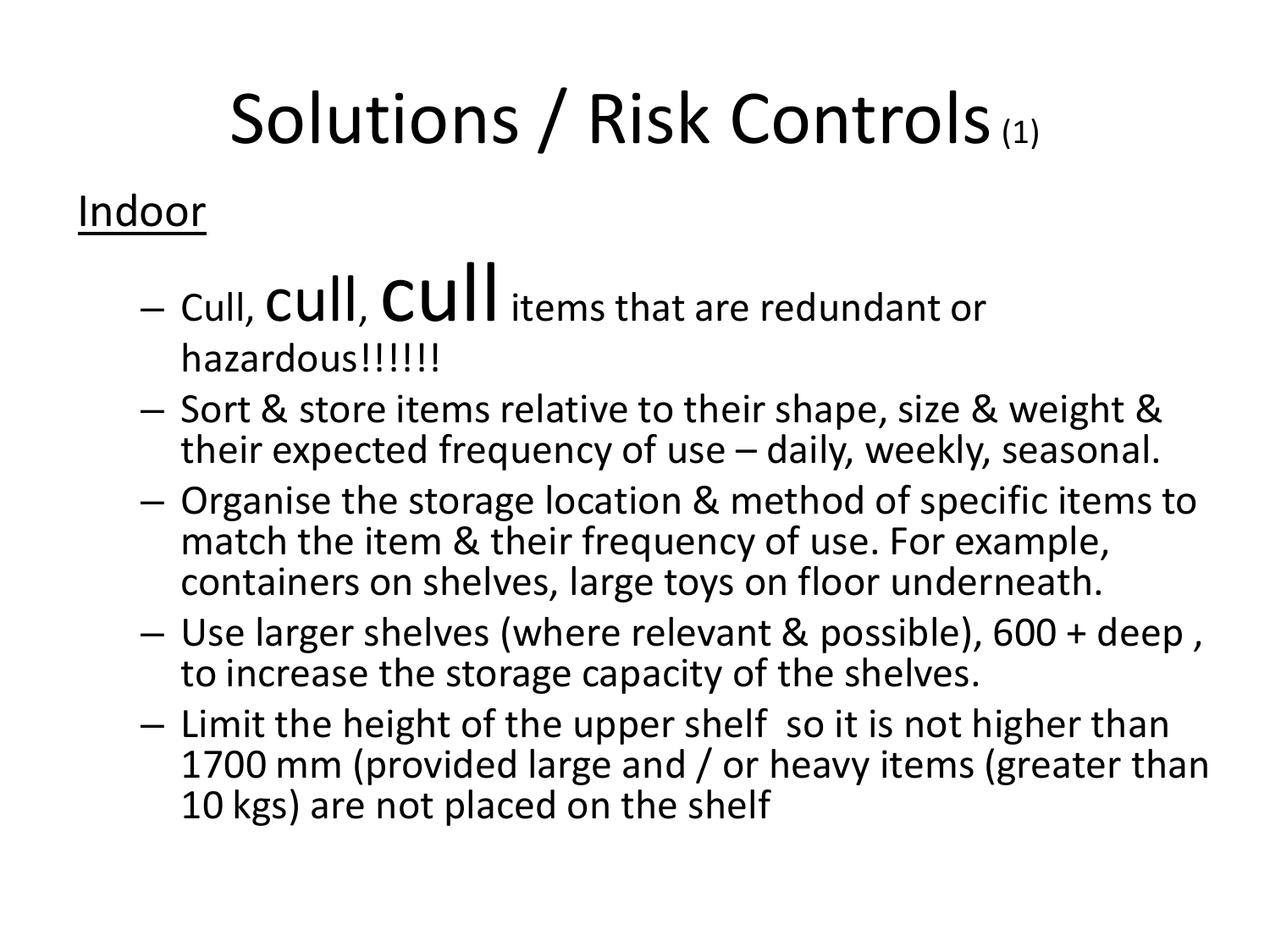# Solutions / Risk Controls(2)

#### Indoor

- Avoid need to use steps to access higher storage levels if possible.
- If not, use most stable options available & organise shelf height relative to step height.
- Develop smaller, more stable block trolleys. Use 2 or 3 smaller ones to replace larger trolleys.
- Use better designed trolleys. Bigger wheels, high handles & capacity to restrain or hold the load.
- Expand use of transparent containers. Select size relative to items they will contain to limit weight.
- Store large tubs on individual shelve or no more than 2 high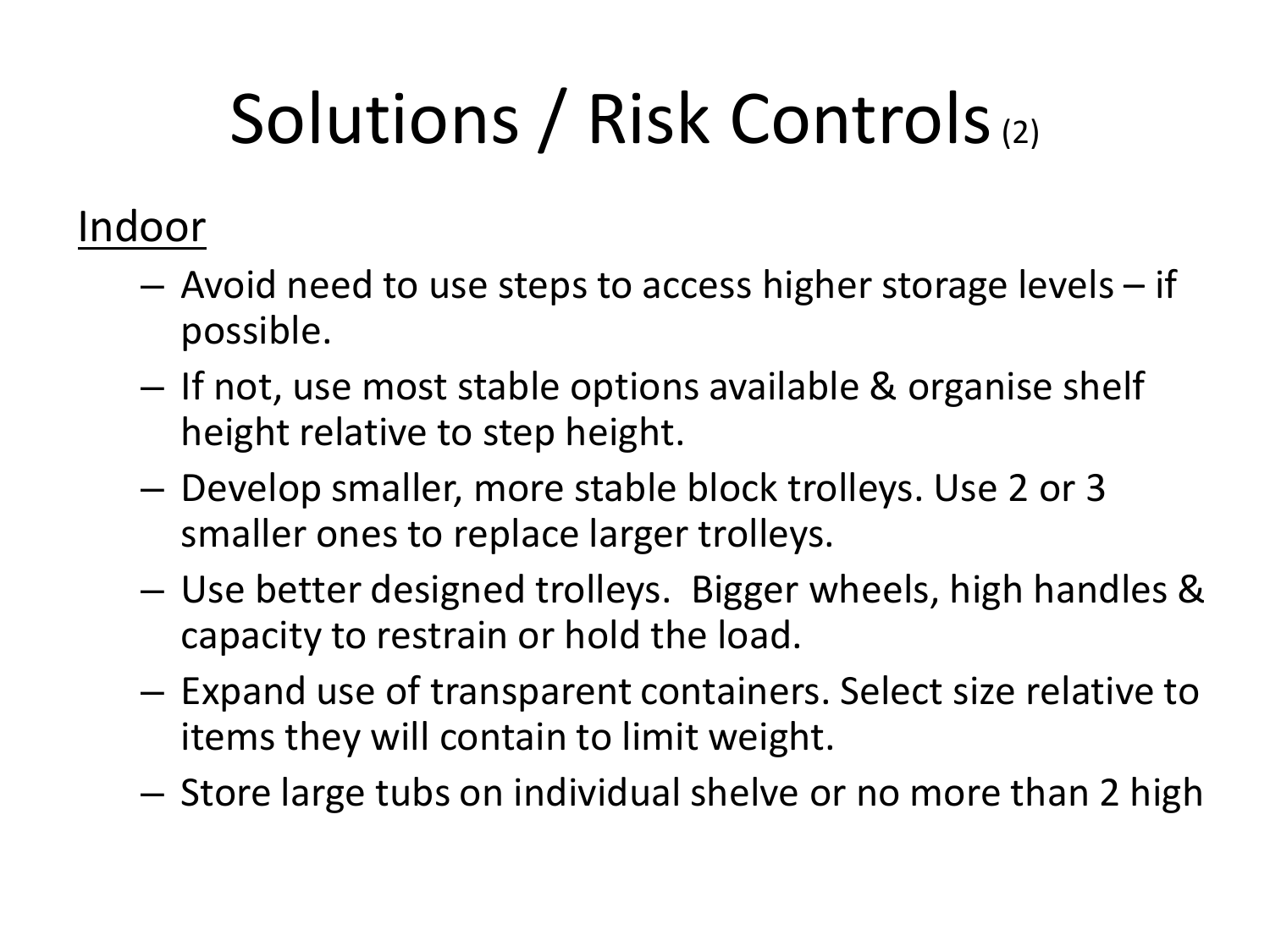# 3. Change tables

#### Tasks

- 1. Assisting / lifting an infant to & from the change table.
- 2. Accommodating the child safely on the table while changing them.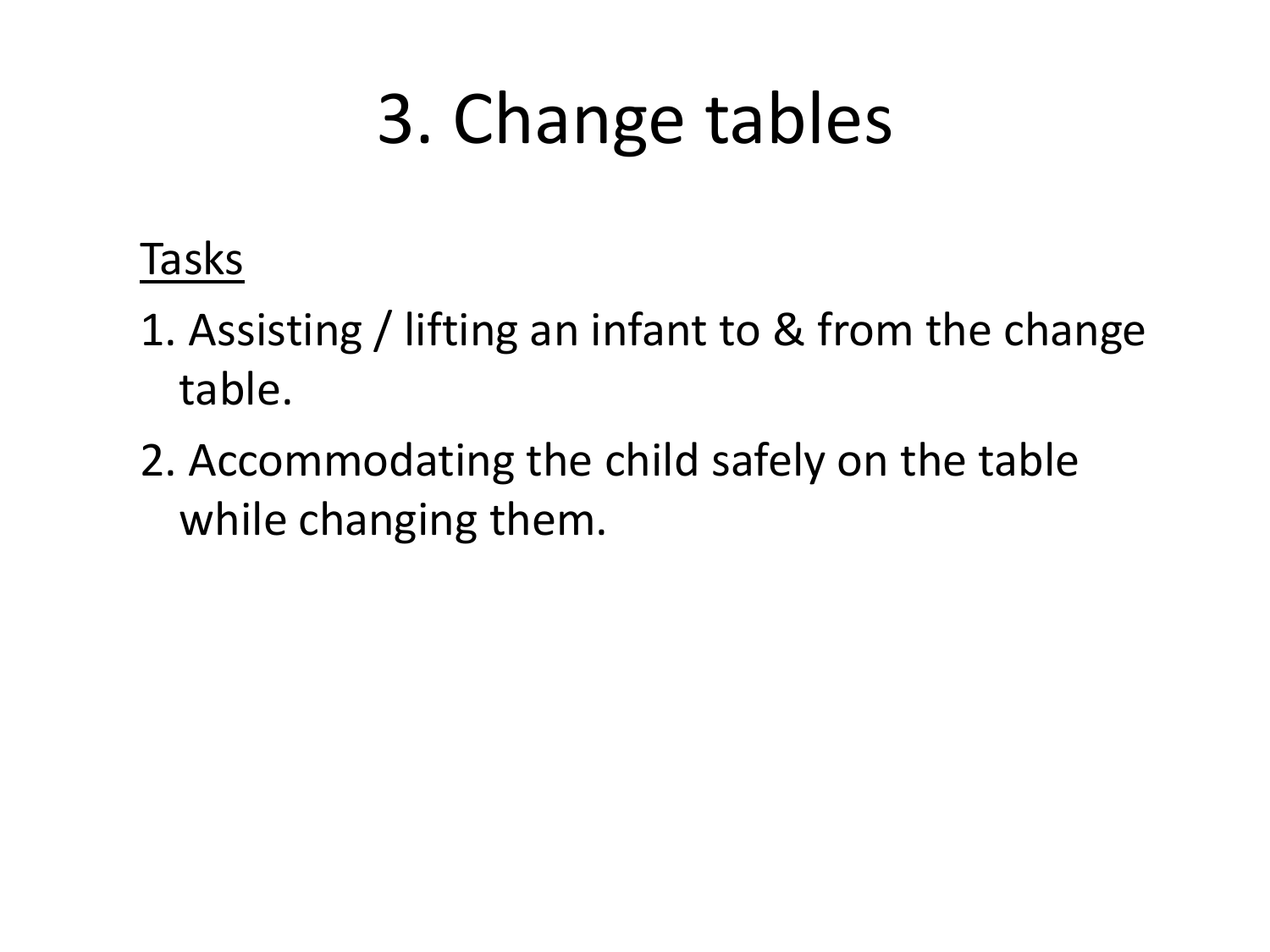#### Design (Bench) Guidelines

- 1. Steps
- No dimensions or design criteria defined.
- 4 steps up to 84 cm high bench. Approx. 17 cms high.
- Step not locked in drawn out position.
- No grasping options for the child.
- 2. Bench height (fixed)
- 84 cm plus mattress, will bring it to 90 cm (approx).
- 3. Bench depth
- 850 cm.
- 4. Overhead shelf
- 150 cm high / 30 cm from front of bench.
- 5. Toe well indicated but dimensions not defined
- 6. Need to remain with baby / child while reaching to toiletries, nappies, clothes, tissues & soiled nappy bin.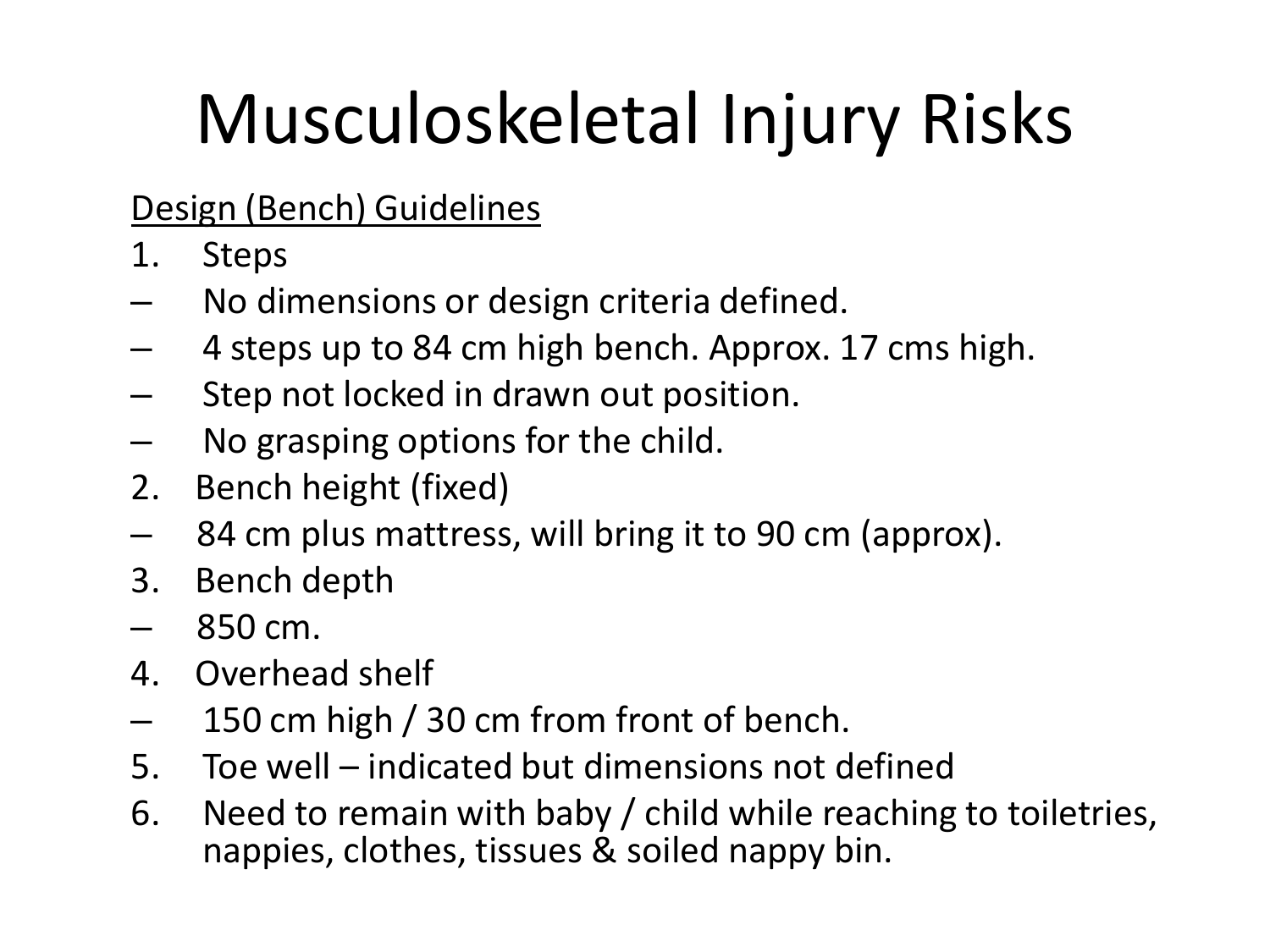## Child Data – 2 year old

|                           | <b>Gender</b> | 5 <sup>th</sup> %ile | 95 <sup>th</sup> %ile |
|---------------------------|---------------|----------------------|-----------------------|
| <b>Body weight (kgs)</b>  | <b>Mixed</b>  | 7.8                  | 13.2                  |
|                           |               |                      |                       |
| Heights (cms)             |               |                      |                       |
| Body to top of head       | Female        | 82.5                 | 95.5                  |
|                           | Male          | 85.0                 | 101.0                 |
|                           |               |                      |                       |
| <b>Head to Rear Knee</b>  | Female        | 65.5                 | 71.5                  |
|                           | Male          | 69.5                 | 75.5                  |
|                           |               |                      |                       |
| <b>Change table depth</b> | 85.0 cm       |                      |                       |
|                           |               |                      |                       |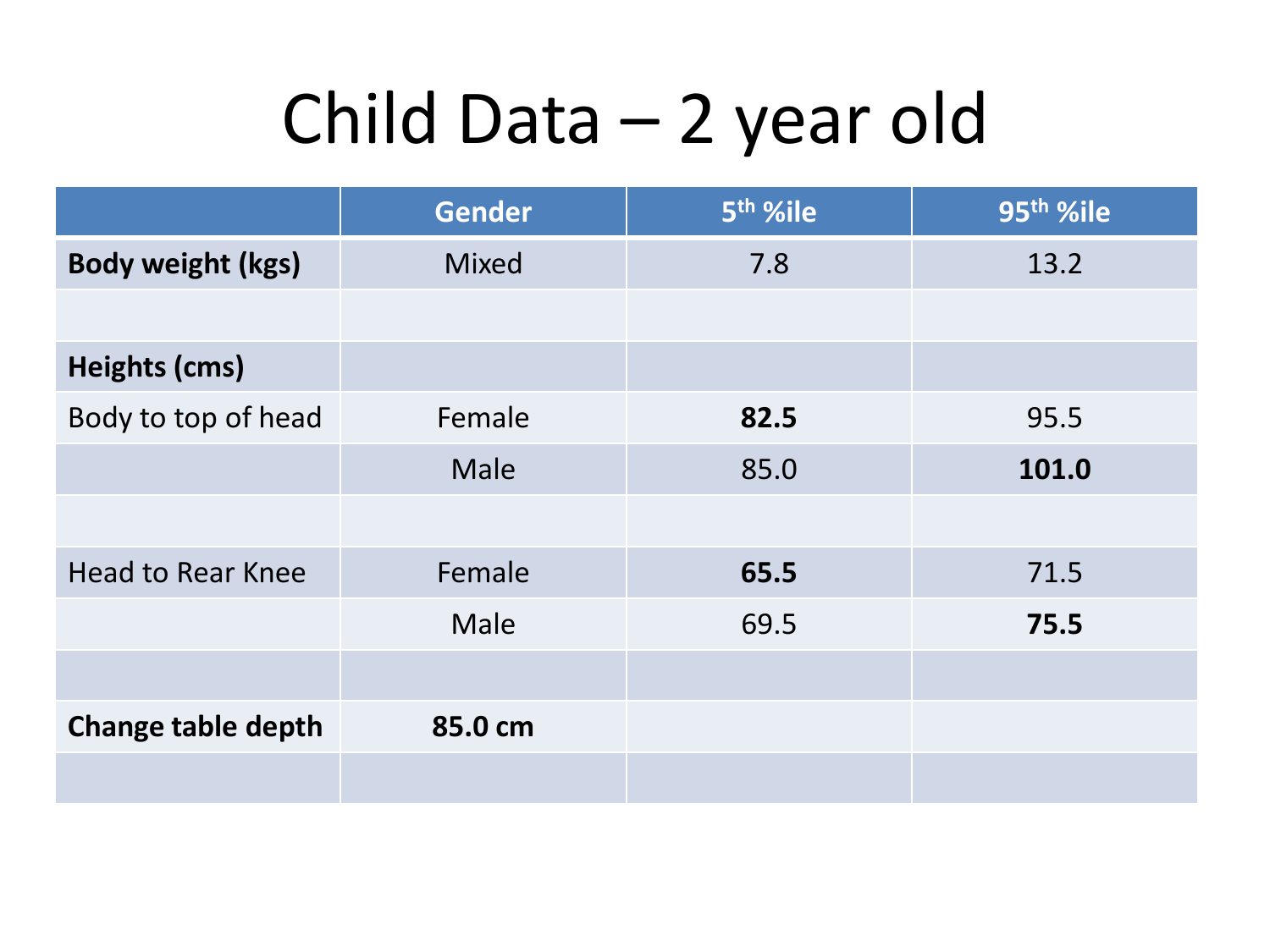- 1. Assisting / lifting an infant to & from the change table.
	- No grasping option to pull step out
	- Step not locked in place when pulled out, worker uses foot at end & reaches forward while guiding toddler up
	- Nothing for toddlers to grasp while on steps
	- Workers still lift to transfer but more likely from a higher position to reduce bending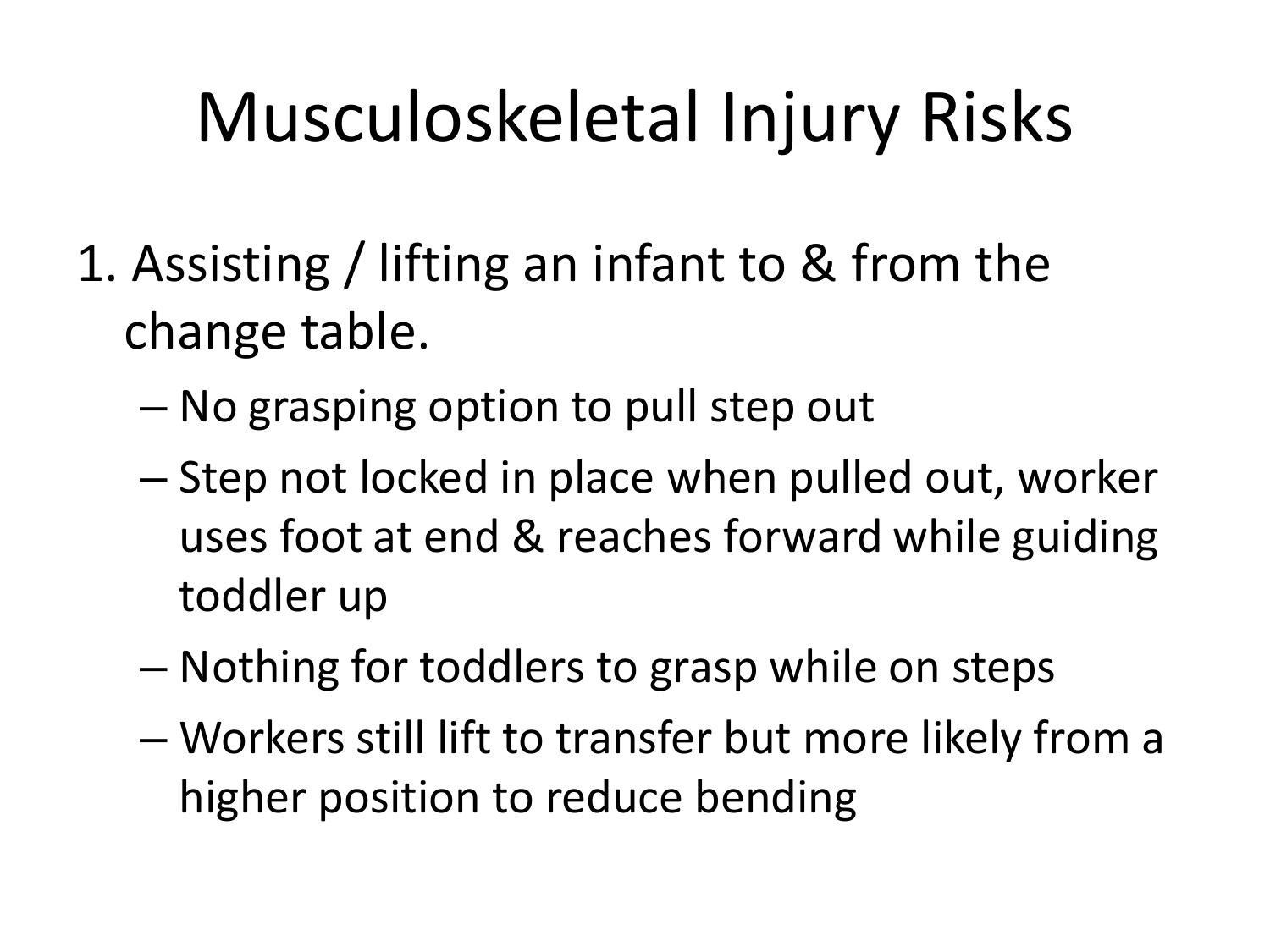- 2. Accommodating the infant safely while changing them
	- Fixed bench height is difficult to suit range of workers
	- Forward reach to infant to change them can be awkward for shorter workers
	- Side to side orientation would reduce forward reach, but need a wider bench & greater vigilance to maintain infant safety
	- Capacity to store all required items requires overhead shelf storage which can compromise visual clearance.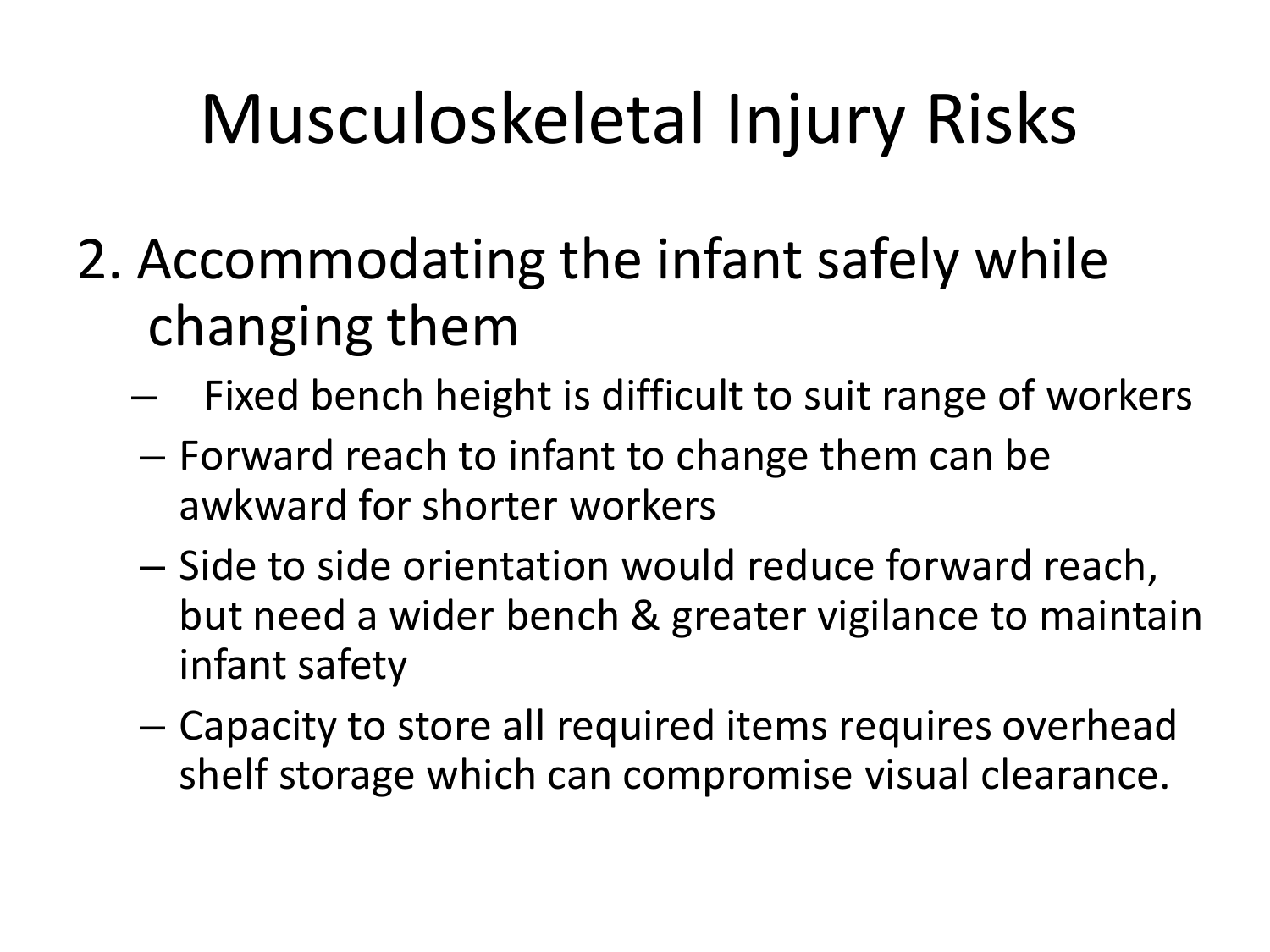# Solutions / Risk Controls (1)

### Change tables

- Handles for steps to pull them out.
- Rails for children to grasp when moving up & down steps.
- Steps should lock into place when pulled out.
- Minimise lifting children to & from steps & the bench.
- Manipulate bench height with different thickness padding.
- Consider side positioning of toddlers (provide it is safe).
- Good access to items needed to sink & items on the bench & in shelves or lockers.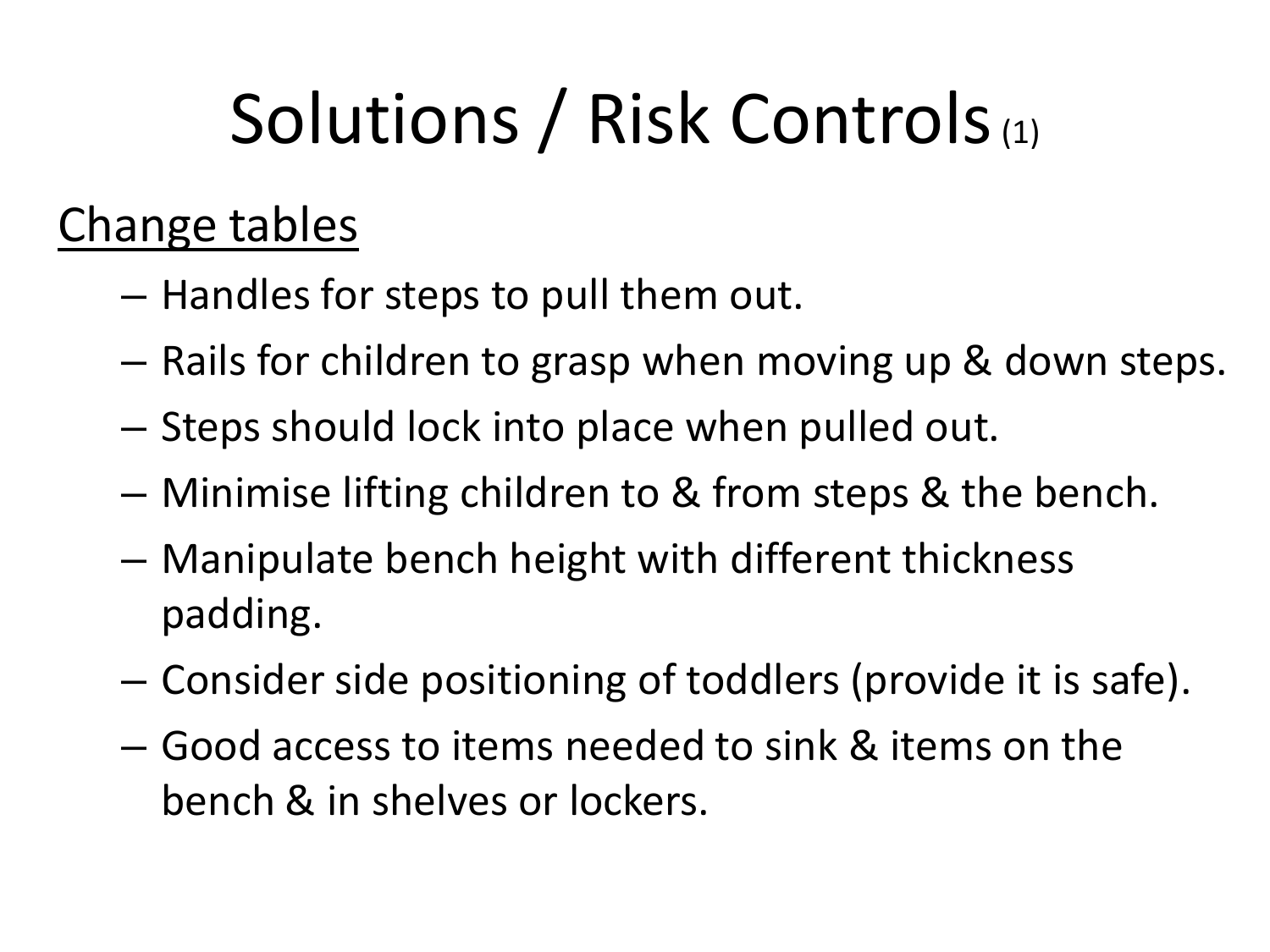### 4. Other hazards

- General accommodation & storage
	- Trip hazards
	- Floor coverings
	- Gates door openings
	- Office
	- Chemical storage & handling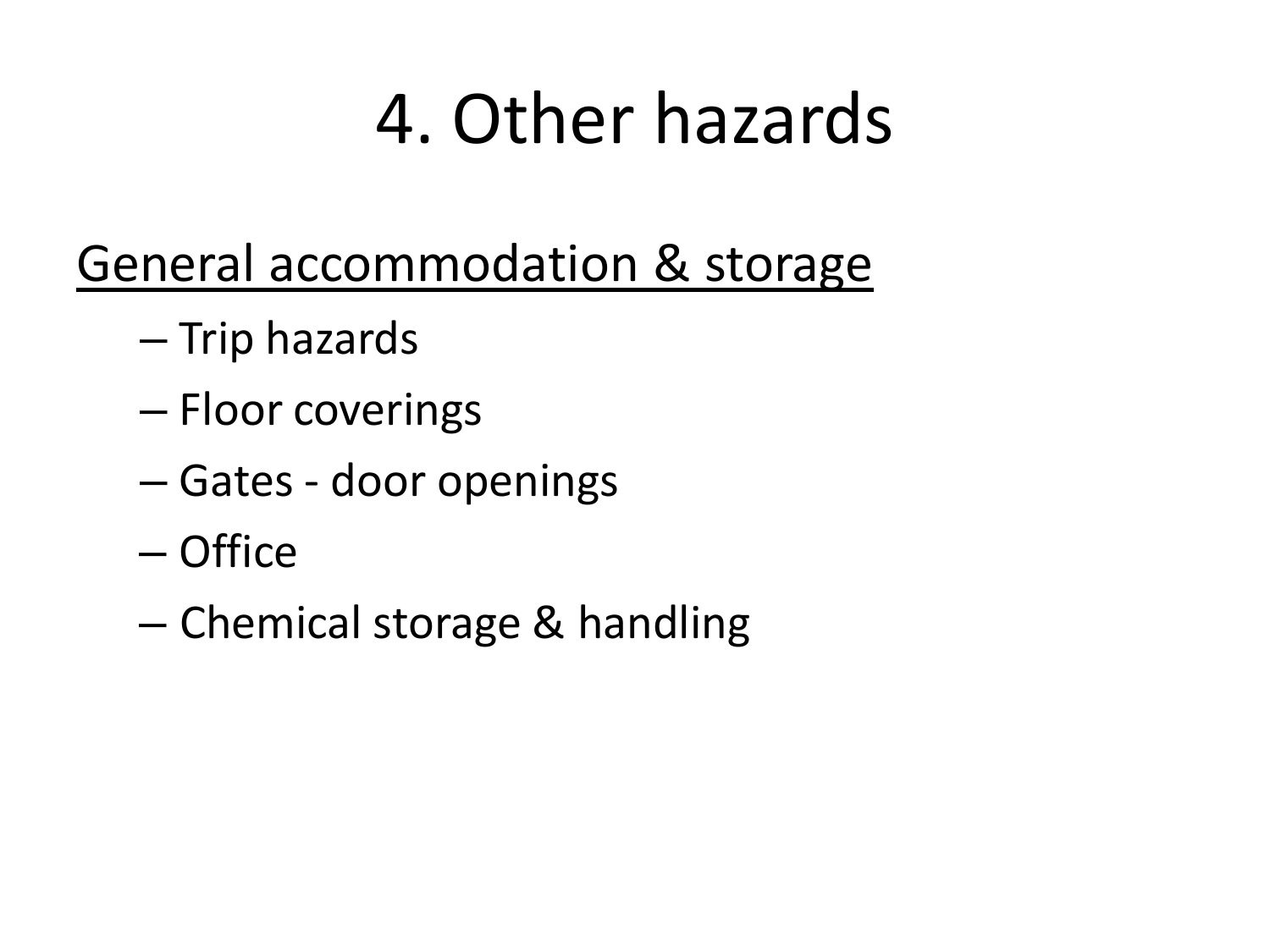# Solutions / Risk Controls

#### General accommodation & storage

- Trip hazards
	- Remove, reduce or change layout or position
- Gates -door openings
	- Disability access requirements prevail
	- Use permanent "gates" where they apply
- Office
	- Use the abundant reference material to improve furniture & equipment selection & layout (Officewise: A Guide to Health & Safety in the Office).
	- Use height adjustable workstations
- Chemical storage & handling
	- Choose smaller containers
	- Prevent decanting into smaller containers
	- Consider dispensing systems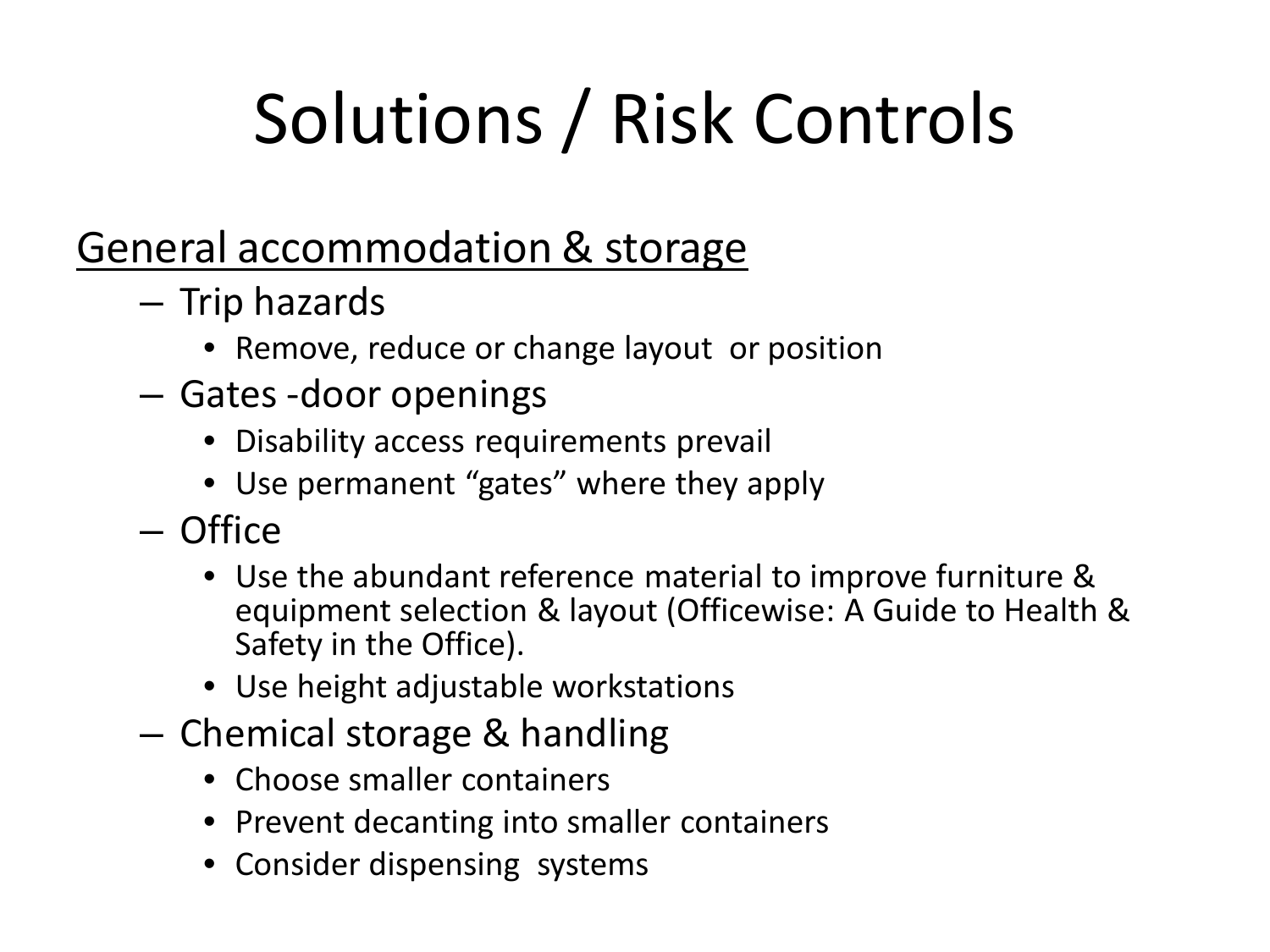### Summary

- Children's Services MS injury risks & controls
- This environment can be controlled
- Employees should be involved
- Does not necessarily involve high cost
- Impact on reducing risks may be significant
- Changes need to be focused & well implemented